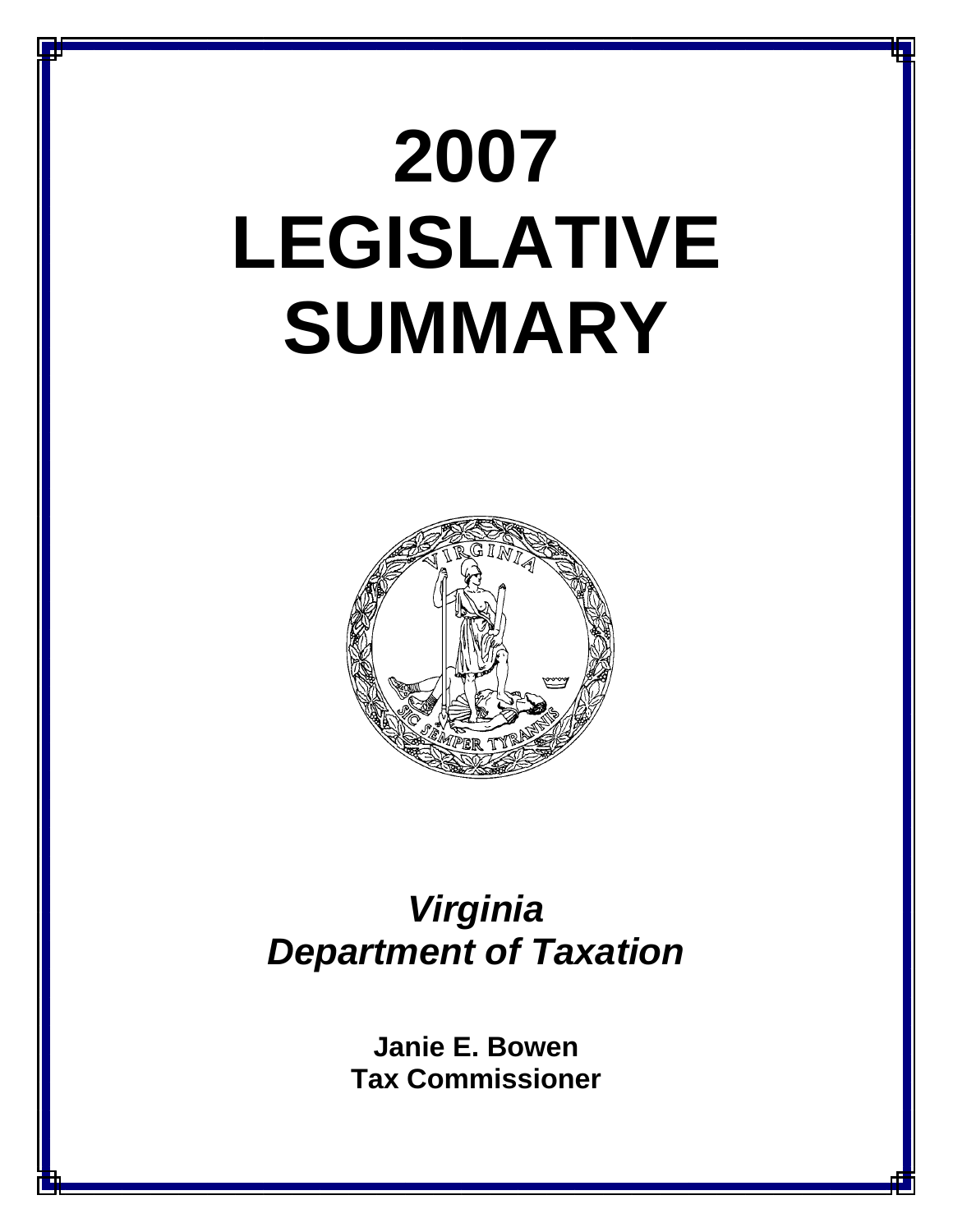## **INTRODUCTION**

The *Legislative Summary* is published by the Department of Taxation (TAX) as a convenient reference guide to state and local tax legislation enacted by the 2007 Session of the General Assembly. The *Summary* includes a general description of enacted legislation affecting:

- ♦ State taxes administered by TAX, and
- ♦ Local taxes for which TAX assists with administration or on which TAX renders advisory assistance.

References to chapter numbers are to the corresponding chapters in the Acts of Assembly, which may be viewed at http://leg1.state.va.us/lis.htm. Effective dates of the legislation vary and are set out in each description.

 The *Summary* also includes legislative studies in which TAX will be directly involved or acting in a technical support role. In general, however, legislation granting property tax exemptions, creating special taxing jurisdictions or affecting taxes administered by other state agencies is not included in the *Summary*.

 The *Summary* is intended to provide a synopsis of enacted legislation and is for information purposes only. The *Summary* is not a substitute for the actual state law, local ordinances, and TAX regulations. Additional information on new legislation affecting state taxes may be obtained from TAX at the following telephone numbers:

| <b>Individual Income Tax</b>    | (804) 367-8031 |
|---------------------------------|----------------|
| <b>Corporation Income Tax</b>   | (804) 367-8037 |
| <b>Sales and Use Tax</b>        | (804) 367-8037 |
| <b>Employer Withholding Tax</b> | (804) 367-8037 |
| <b>Voice/TDD</b>                | (804) 367-8329 |

**E-Mail**: Information may also be obtained by electronic mail as follows: TaxIndReturns@tax.virginia.gov **(Personal tax inquiries)** TaxBusQuestions@tax.virginia.gov **(Business tax inquiries)**  *E-mails sent to these addresses are not encrypted and therefore are not secure. TAX strongly recommends that you avoid including confidential or personal information.*

 Additional information on new local tax legislation should be obtained from your local Commissioner of the Revenue, Treasurer or Director of Finance.

## **Virginia Department of Taxation July 2007**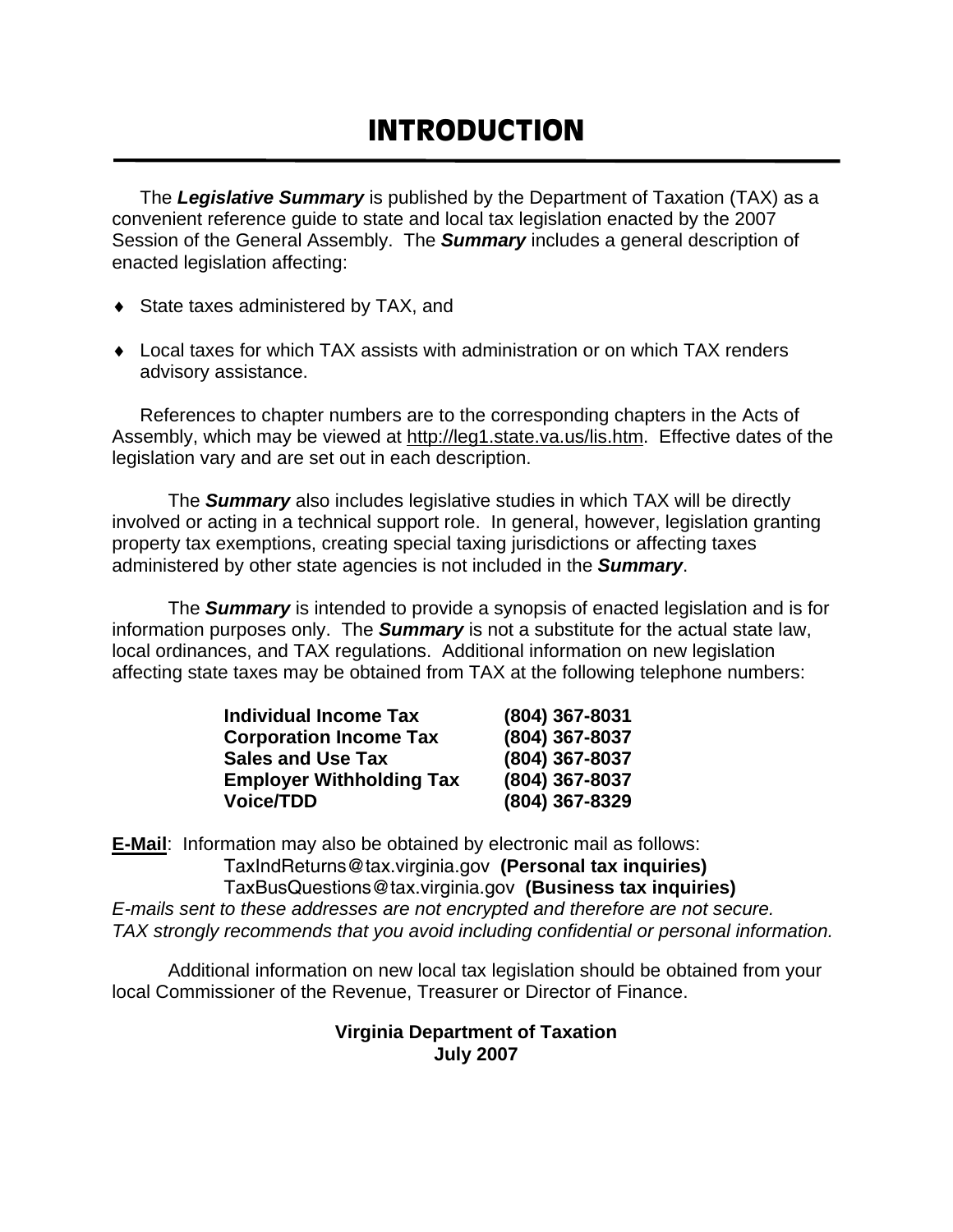## **TABLE OF CONTENTS**

|                   | <b>GENERAL PROVISIONS</b>                                                                                                                                                                                                                                                                 |  |
|-------------------|-------------------------------------------------------------------------------------------------------------------------------------------------------------------------------------------------------------------------------------------------------------------------------------------|--|
| <b>INCOME TAX</b> |                                                                                                                                                                                                                                                                                           |  |
|                   | Advancement of Virginia's Fixed Date Conformity with the Internal Revenue<br>Filing Threshold and Personal Exemption Amounts for Individual Income                                                                                                                                        |  |
|                   | Nonprofit Hospitals Must Provide Returns and information to the Department                                                                                                                                                                                                                |  |
|                   |                                                                                                                                                                                                                                                                                           |  |
|                   | Deduction for Contributions to Virginia College Savings Plan  6<br>Change in Date by Which Employers' Withholding Returns Must be Filed 6<br>Residential Tax Credit for Increased Accessibility and Visitability  6<br>Voluntary Contribution to Public Libraries and Celebrating Special |  |
|                   |                                                                                                                                                                                                                                                                                           |  |
|                   |                                                                                                                                                                                                                                                                                           |  |
|                   | Income Tax Credit for the Purchase of Machinery and Equipment for                                                                                                                                                                                                                         |  |
|                   | Shareholders of S Corporations Subject to the Bank Franchise Tax 9                                                                                                                                                                                                                        |  |

## **RETAIL SALES AND USE TAX**

| Extend the Sunset Date for Textbooks and Educational Materials Distributed to |  |
|-------------------------------------------------------------------------------|--|
|                                                                               |  |
|                                                                               |  |
|                                                                               |  |
|                                                                               |  |
|                                                                               |  |
| Exemption for Property Used in the Care and Maintenance of a Nonprofit        |  |
|                                                                               |  |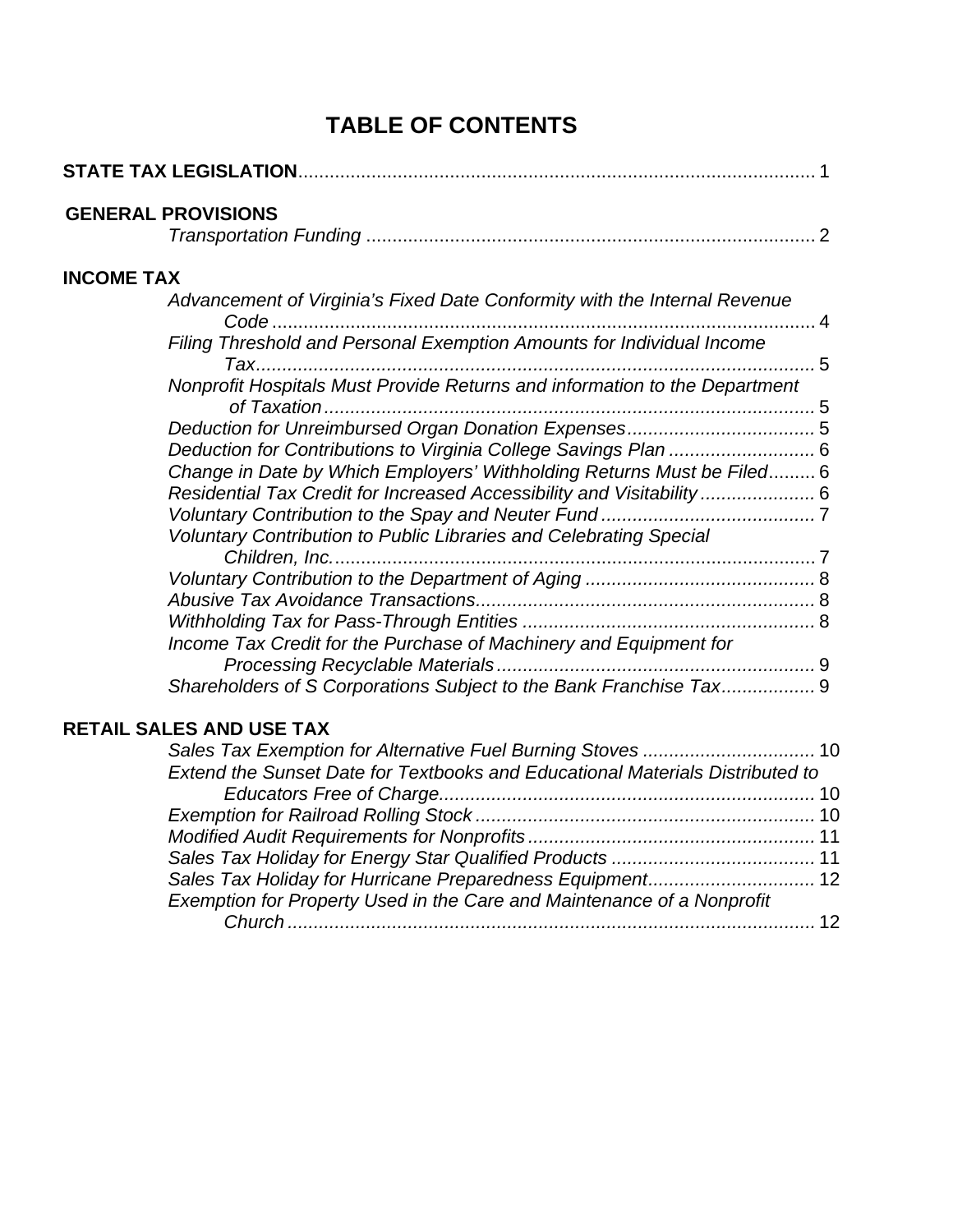## **MISCELLANEOUS TAXES**

|                        | <b>Communications Tax</b>                                                  |
|------------------------|----------------------------------------------------------------------------|
|                        |                                                                            |
|                        | <b>Aircraft Sales Tax</b>                                                  |
|                        | <b>Recordation Tax</b>                                                     |
|                        |                                                                            |
|                        | TAX ADMINISTRATION AND COLLECTION                                          |
|                        |                                                                            |
|                        |                                                                            |
|                        | TANGIBLE PERSONAL PROPERTY TAX                                             |
|                        |                                                                            |
|                        |                                                                            |
|                        | Local Tax and License Fees on Motor Vehicles, Trailers and Semitrailers;   |
|                        |                                                                            |
|                        |                                                                            |
|                        |                                                                            |
| <b>REAL ESTATE TAX</b> |                                                                            |
|                        |                                                                            |
|                        |                                                                            |
|                        | Real Estate Tax; Elderly and Permanently and Totally Disabled 20           |
|                        |                                                                            |
|                        |                                                                            |
|                        |                                                                            |
|                        | <b>BUSINESS, PROFESSIONAL AND OCCUPATIONAL LICENSE TAX</b>                 |
|                        |                                                                            |
|                        | <b>MACHINERY AND TOOLS TAX</b>                                             |
|                        |                                                                            |
|                        | <b>MISCELLANEOUS TAXES</b>                                                 |
|                        | <b>Virginia Coalfield Economic Development Authority</b>                   |
|                        | Local Coal and Gas Road Improvement Tax; Extension of Sunset Provision  24 |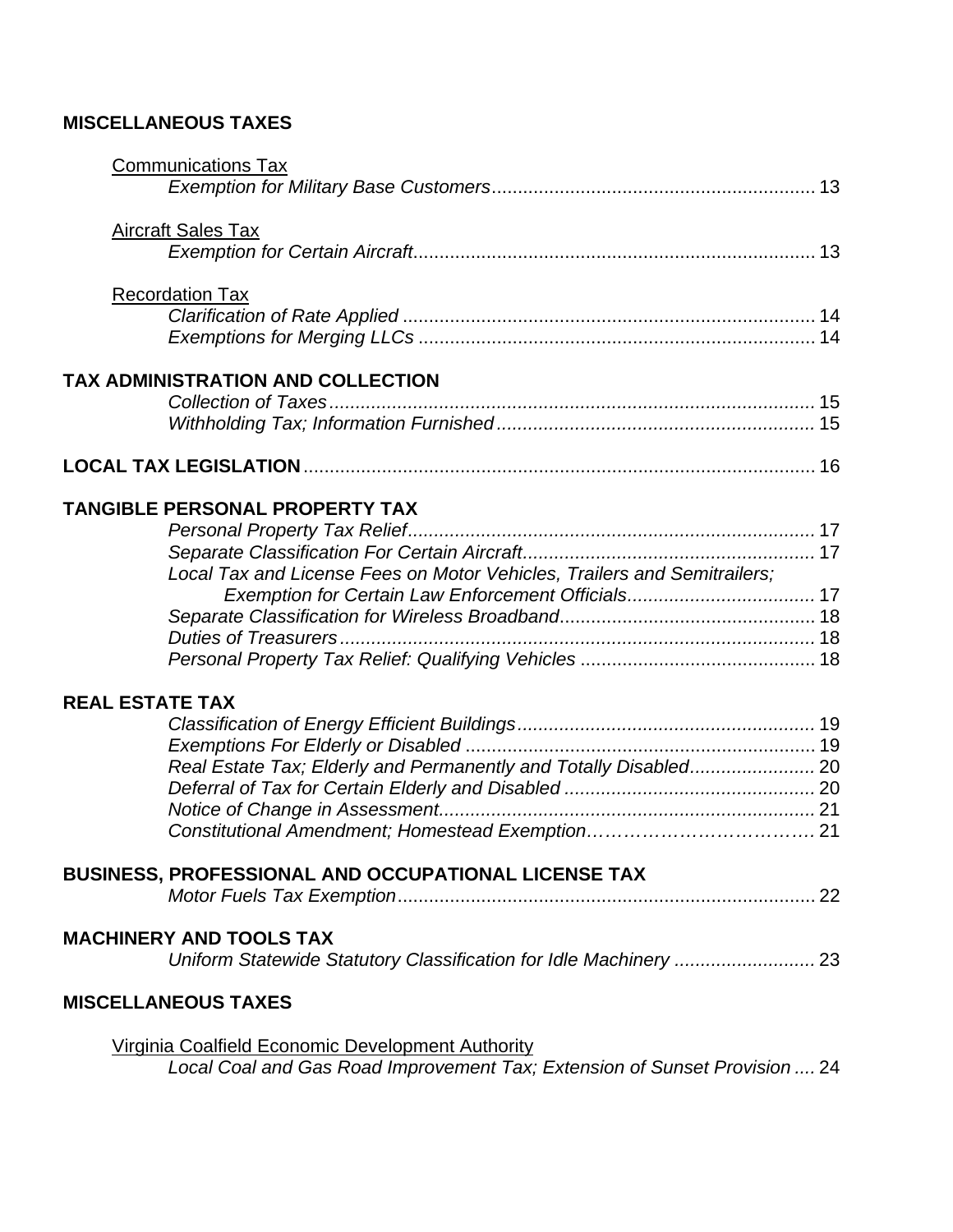| <b>Transient Occupancy Tax</b> |  |
|--------------------------------|--|
|                                |  |
|                                |  |
|                                |  |
|                                |  |
|                                |  |
|                                |  |
|                                |  |
|                                |  |
|                                |  |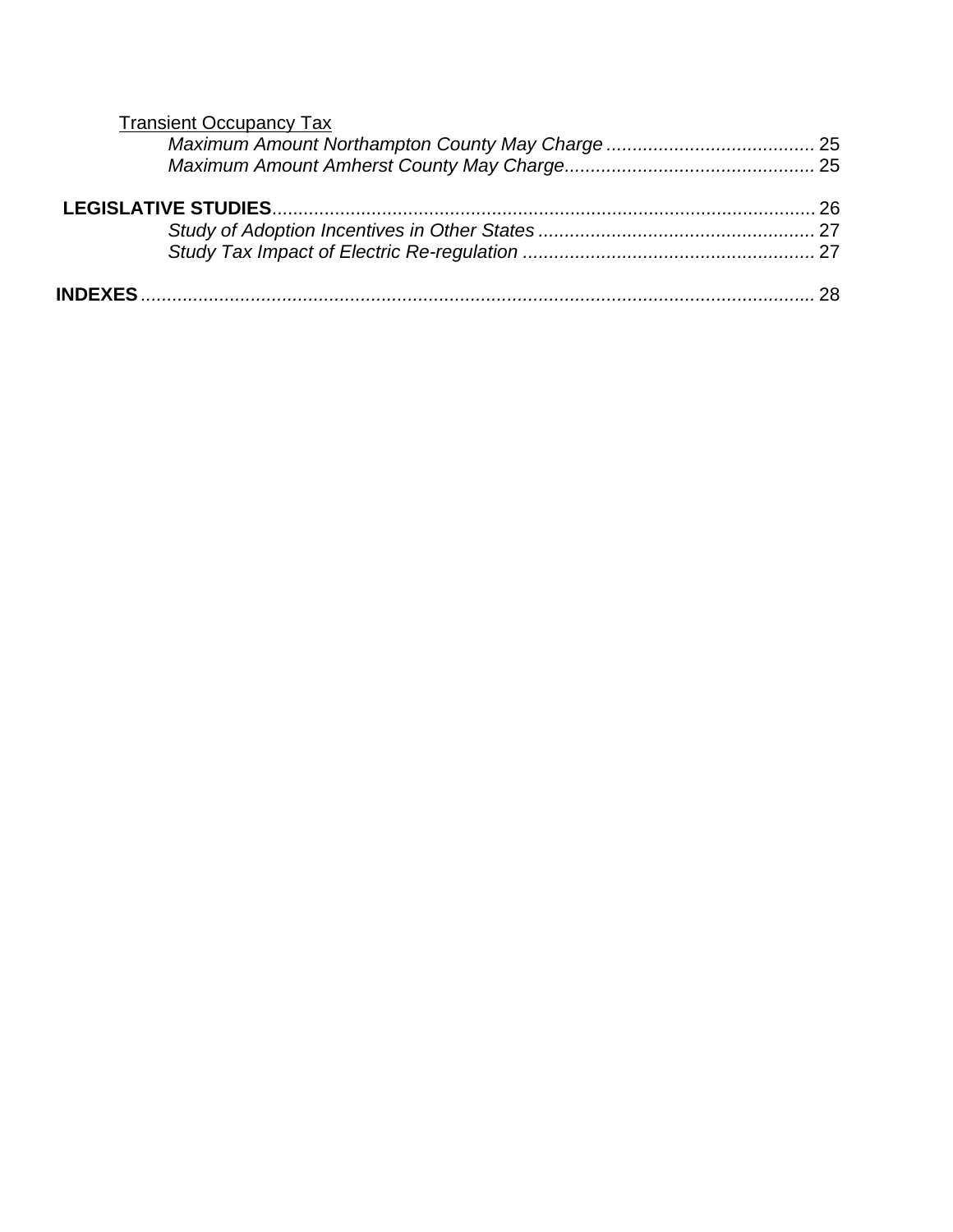## **STATE TAX**

## **LEGISLATION**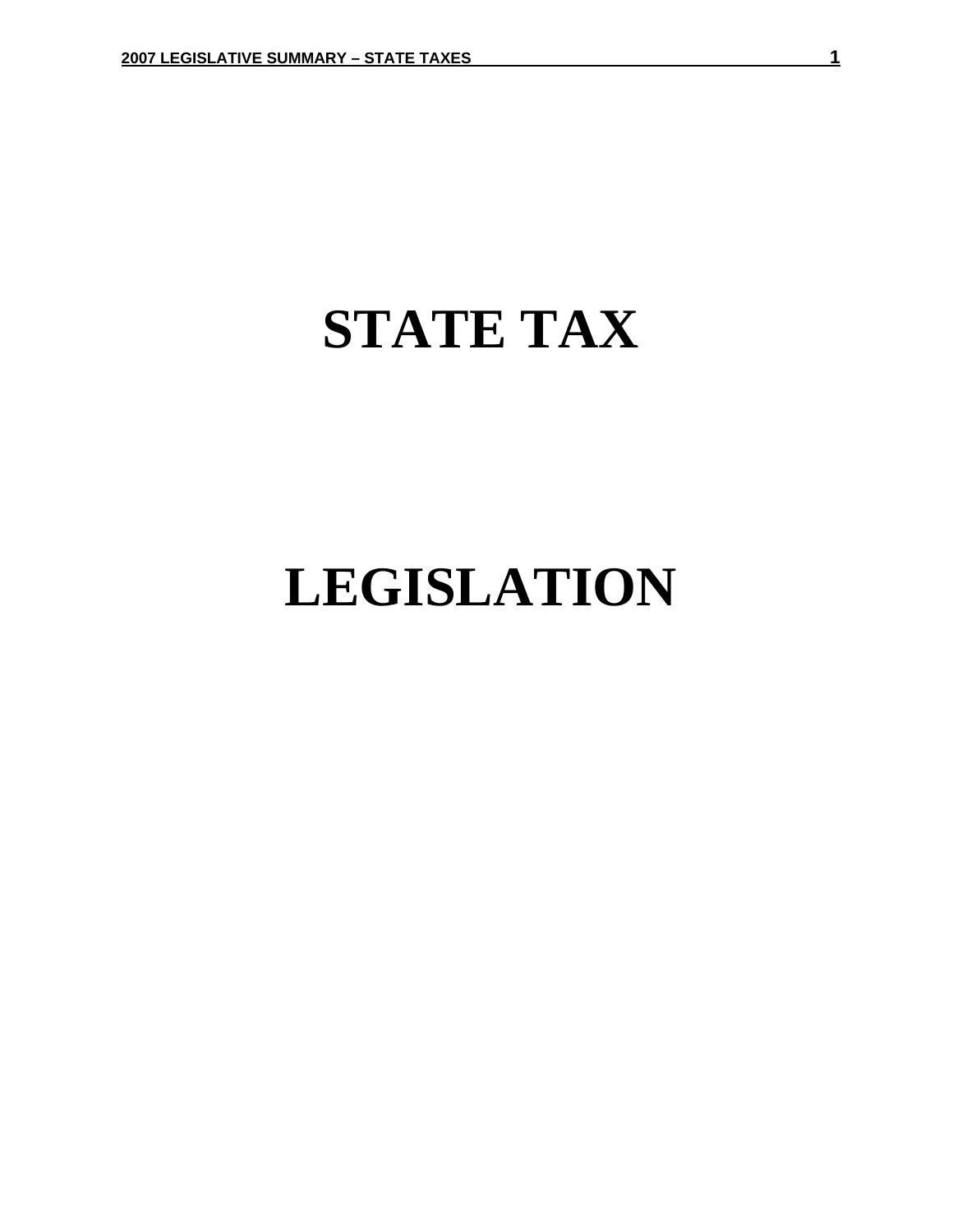## **GENERAL PROVISIONS**

#### *Transportation Funding*

 House Bill 3202 (Chapter 896) provides additional funding for transportation projects through the imposition of taxes, fees and other revenue sources. This bill authorizes any locality to impose additional impact fees if it has established an urban transportation service district and adopted an impact fee ordinance pursuant to this bill by December 31, 2008. The revenues generated by this bill would not be used to reduce the share of local, federal, or state revenues otherwise available to the localities.

 This bill also (i) increases fees for motor vehicle registration, (ii) increases fees for violations of vehicle weight limits, and (iii) imposes civil remedial fees on drivers convicted of certain driving and vehicle related infractions and on drivers with eight or more driver demerit points. This bill also raises the motor fuels tax rate on diesel fuel from 16 to 17.5 cents per gallon, and increases the road tax on motor carriers from 19.5 to 21 cents per gallon. The revenues collected from these increases will be dedicated to the Highway Maintenance and Operation Fund. This bill also dedicates one-third of all revenues collected from the license tax on insurance companies to the Priority Transportation Fund.

The bill authorizes the Northern Virginia Transportation Authority to impose additional local fees and taxes to be used for transportation purposes. The additional local fees and taxes that the Northern Virginia Transportation Authority may impose include: i) an additional fee of \$100 in Northern Virginia on initial issuances of driver's licenses; ii) an additional annual vehicle license fee of \$10; iii) an additional initial vehicle registration fee of 1% of the value of the vehicle; iv) an additional vehicle inspection fee of \$10; v) an additional local grantor's tax at the rate of \$0.40 per \$100; vi) a rental car tax at the rate of 2%; and vii) a transient occupancy tax at the rate of 2%. In addition, the locality may impose a commercial real property tax at a rate not to exceed \$0.25 per \$100. This bill also authorizes the authority to impose a 5% sales and use tax on motor vehicle repair services provided within the authority. The motor vehicle repair taxes and use tax would be administered by TAX. This bill also repeals the authority in localities imposing the additional fees to impose a local income tax.

This bill also creates the Hampton Roads Transportation Authority consisting initially of the counties of Isle of Wright, James City, and York, and the cities of Chesapeake, Hampton, Newport News, Norfolk, Poquoson, Portsmouth, Suffolk, Virginia Beach, and Williamsburg. Subject to approval of seven of the twelve localities embraced by the authority that include 51% of the population of the localities embraced by the authority, the Hampton Roads Transportation Authority is authorized to impose additional local fees and taxes to be used for transportation purposes if it imposes all of the fees authorized by this bill. The additional local fees and taxes that the localities may impose include: i) an additional fee of \$100 on initial issuances of driver's licenses; ii) an additional annual vehicle license fee of \$10; iii) an additional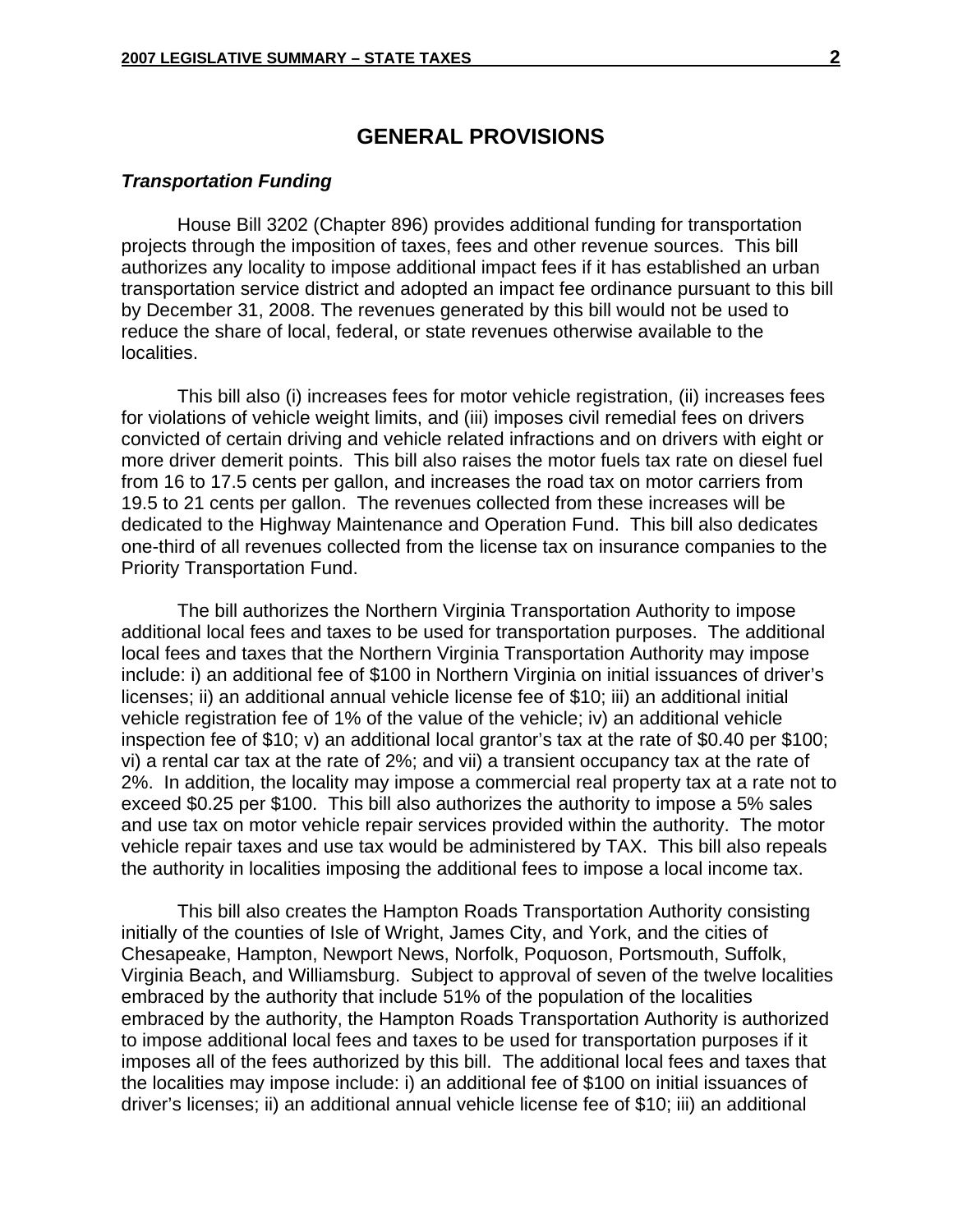initial vehicle registration fee of 1% of the value of the vehicle; iv) an additional vehicle inspection fee of \$10; v) an additional local grantor's tax at the rate of \$0.40 per \$100; vi) a rental car tax at the rate of 2%; v) an additional local grantor's tax at the rate of \$0.40 per \$100; vi) a rental car tax at the rate of 2%; and vii) a motor fuel sales tax at the rate of 2%. In addition, the locality may impose a commercial real property tax at a rate not to exceed \$0.10 per \$100. This bill also authorizes the authority to impose a 5% sales and use tax on motor vehicle repair services provided within the authority. The motor vehicle repair taxes and use tax would be administered by TAX. This bill also repeals the authority in localities imposing the additional fees to impose a local income tax.

#### **Effective Date:** July 1, 2007

**Code Sections Amended:** §§ 2.2-1514, 10.1-1188, 15.2-2317-15.2-2327, 15.2-2403, 15.2-4839, 15.2-4840, 33.1-3, 33.1-19.1, 33.1-23.03, 33.1-23.03:8, 33.1-223.2:12, 33.1-268, 33.1-269, 33.1-277, 46.2-694, 46.2-694.1, 46.2-697, 46.2-1135, 58.1-605, 58.1-606, 58.1-811, 58.1-2217, 58.1-2249, 58.1-2289, 58.1-2403, 58.1-2425, 58.1-2701 and 58.1-2706

**Code Section Added:** §§ 15.2-2223.1, 15.2-2329, 15.2-2329, 15.2-2403.1, 15.2-4838.1, 30-278, 30-282, 33.1-23.4:01, 33.1-391.6, 33.1-391.15, 46.2- 206.1, 46.2-702.1, 46.2-755.1, 46.2-755.2, 46.2-1167.1, 58.1-625.1, 58.1-802.1, 58.1-815.4, 58.1-1724.2, 58.1-1724.7, 58.1-2402.1, 58.1-2531, 58.1-3221.2 and 58.1-3825.1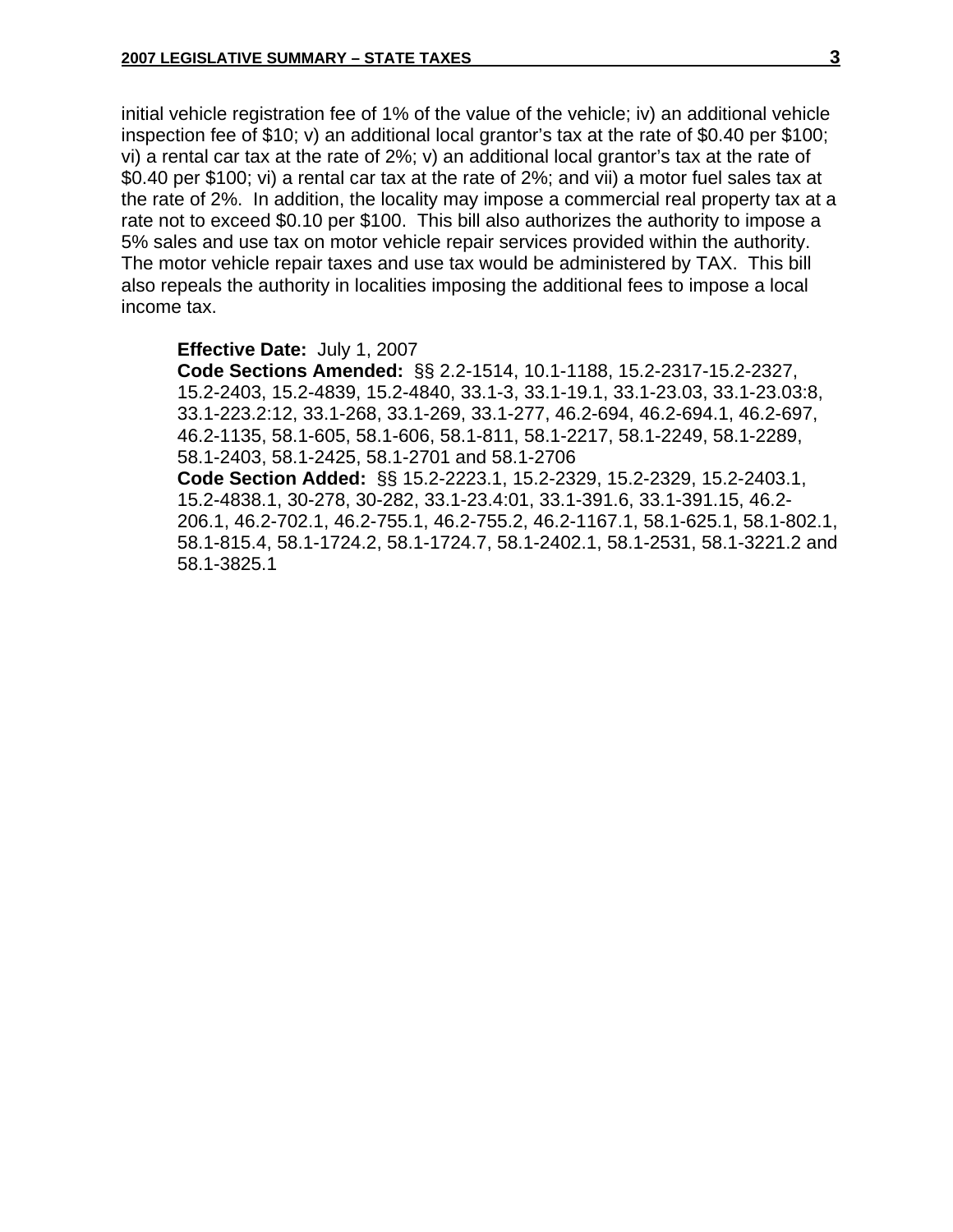## **INCOME TAX**

## *Advancement of Virginia's Fixed Date Conformity with the Internal Revenue Code*

House Bill 1696 (Chapter 59) and Senate Bill 1105 (Chapter 782) advance Virginia's date of conformity to the IRC from December 31, 2005 to December 31, 2006. This will avoid the necessity of requiring taxpayers to make adjustments for any federal tax changes enacted in 2006. Virginia will continue to disallow any bonus depreciation allowed for certain assets under federal income taxation and any five-year carry-back of NOLs allowed for NOLs generated in either taxable year 2001 or 2002.

The advancement allows the benefits of the following acts of Congress to flow through to Virginia taxpayers:

- The Tax Increase Prevention and Reconciliation Act of 2005, which altered various corporate and individual income tax provisions and extended sunset dates on various tax breaks.
- The Pension Protection Act of 2006 that changed the tax treatment of certain retirement funds at the corporate and individual levels.
- The Tax Relief and Health Care Act of 2006, which expanded many deductions related to energy and health savings accounts as well as other provisions relating to both individuals and corporations.

This bill contains an emergency clause which states that it is in force from the date of its passage.

**Effective Date:** February 19, 2007 **Code Section Amended:** § 58.1-301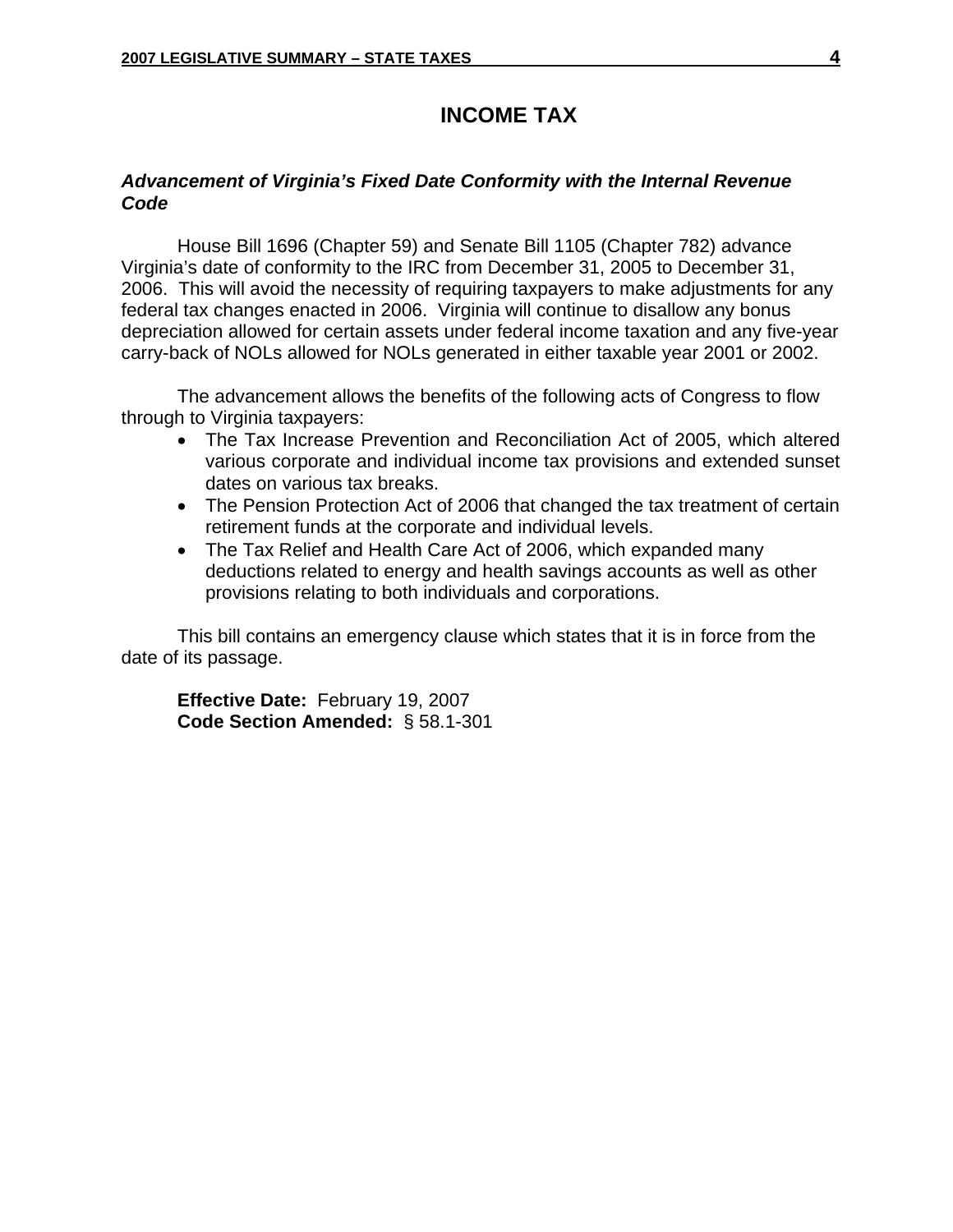#### *Filing Threshold and Personal Exemption Amounts for Individual Income Tax*

House Bill 3022 (Chapter 527) and Senate Bill 778 (Chapter 543) increase the individual income tax filing thresholds for single individuals from \$7,000 to \$11,250 for 2008 and 2009, \$11,650 for 2010 and 2011 and \$11,950 for 2012 and beyond. The bills increase the filing threshold for married couples from \$14,000 to \$22,500 for 2008 and 2009, 23,300 for 2010 and 2011, and 23,900 for 2012 and beyond.

The bills also increase the personal exemption amount from \$900 to \$930 effective for taxable year 2008.

 **Effective Date:** Taxable years beginning on or after January 1, 2008 **Code Sections Amended:** §§ 58.1-321 and 58.1-322

## *Nonprofit Hospitals Must Provide Returns and Information to the Department of Taxation*

House Bill 2022 (Chapter 746) requires nonprofit hospitals to provide TAX a copy of any federal Form 990 or Form 990-EZ tax form filed with the Internal Revenue Service (IRS). The bill also requires such hospitals to provide TAX with a copy of any interim tax forms, reports, or returns filed with or provided to the IRS. The bill requires that all returns and information reports are to be provided to TAX within 30 days of their filing with the IRS.

**Effective Date:** July 1, 2007 **Code Section Added:** § 58.1-113

### *Deduction for Unreimbursed Organ Donation Expenses*

House Bill 2220 (Chapter 636) provides an individual income tax deduction for the amount of unreimbursed out-of-pocket expenses paid by a living donor of an organ or other living tissue. The deduction is limited to the lesser of the amount of the expenses or \$5,000. The taxpayer cannot claim this deduction if he has already taken a federal medical deduction for these expenses.

**Effective Date:** Taxable years beginning on or after January 1, 2007 **Code Section Amended:**§ 58.1-322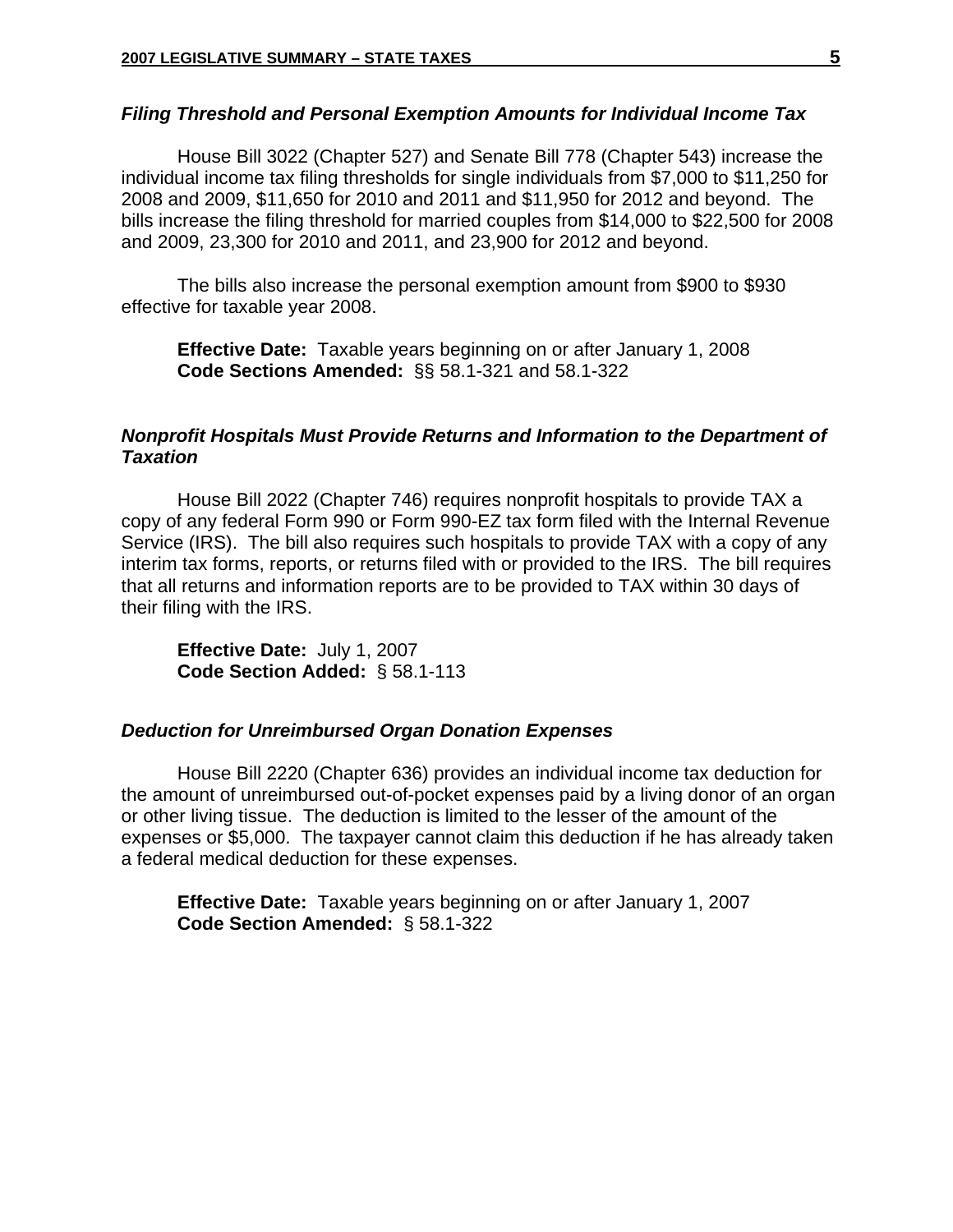## *Deduction for Contributions to Virginia College Savings Plan*

Senate Bill 785 (Chapter 942) increases from \$2,000 to \$4,000 the annual individual income tax deduction allowed for purchases and contributions for prepaid tuition contracts or savings trust accounts entered into with the Virginia College Savings Plan.

**Effective Date:** Taxable years beginning on and after January 1, 2009 **Code Section Amended:** § 58.1-322

## *Change in Date by Which Employers' Withholding Returns Must be Filed*

House Bill 2284 (Chapter 753) requires those employers who must file withholding tax returns on a monthly basis to file those returns on the  $25<sup>th</sup>$  of the following month. Under prior law, monthly filers were required to file the return on the last day of the following month for months that close a calendar quarter. For months that did not close a calendar quarter, the return was due on the  $20<sup>th</sup>$  day of the following month.

**Effective Date:** January 1, 2008 **Code Section Amended:** § 58.1-472

## *Residential Tax Credit for Increased Accessibility and Visitability*

House Bill 2498 (Chapter 68) and Senate Bill 791 (Chapter 765) expand the individual income tax credit for retrofitting residences with accessibility features. The bill also renamed the credit the "Livable Home Tax Credit." The expanded credit is applicable to those purchases that are designed to improve accessibility or visitability and meet eligibility guidelines established by the Department of Housing and Community Development. The credit may be for newly constructed residences in addition to retrofitting existing residences. The amount of credits granted for any taxable year may not exceed \$1 million with each taxpayer limited to a \$500 credit for a taxable year. The Disabled Accessibility Features Tax Credit was previously offered to Virginians who retrofit an existing resident with certain accessibility features but was not available to Virginians who purchased a new residence with such features.

**Effective Date:** Taxable years beginning on or after January 1, 2008 **Code Section Amended:** § 58.1-399.7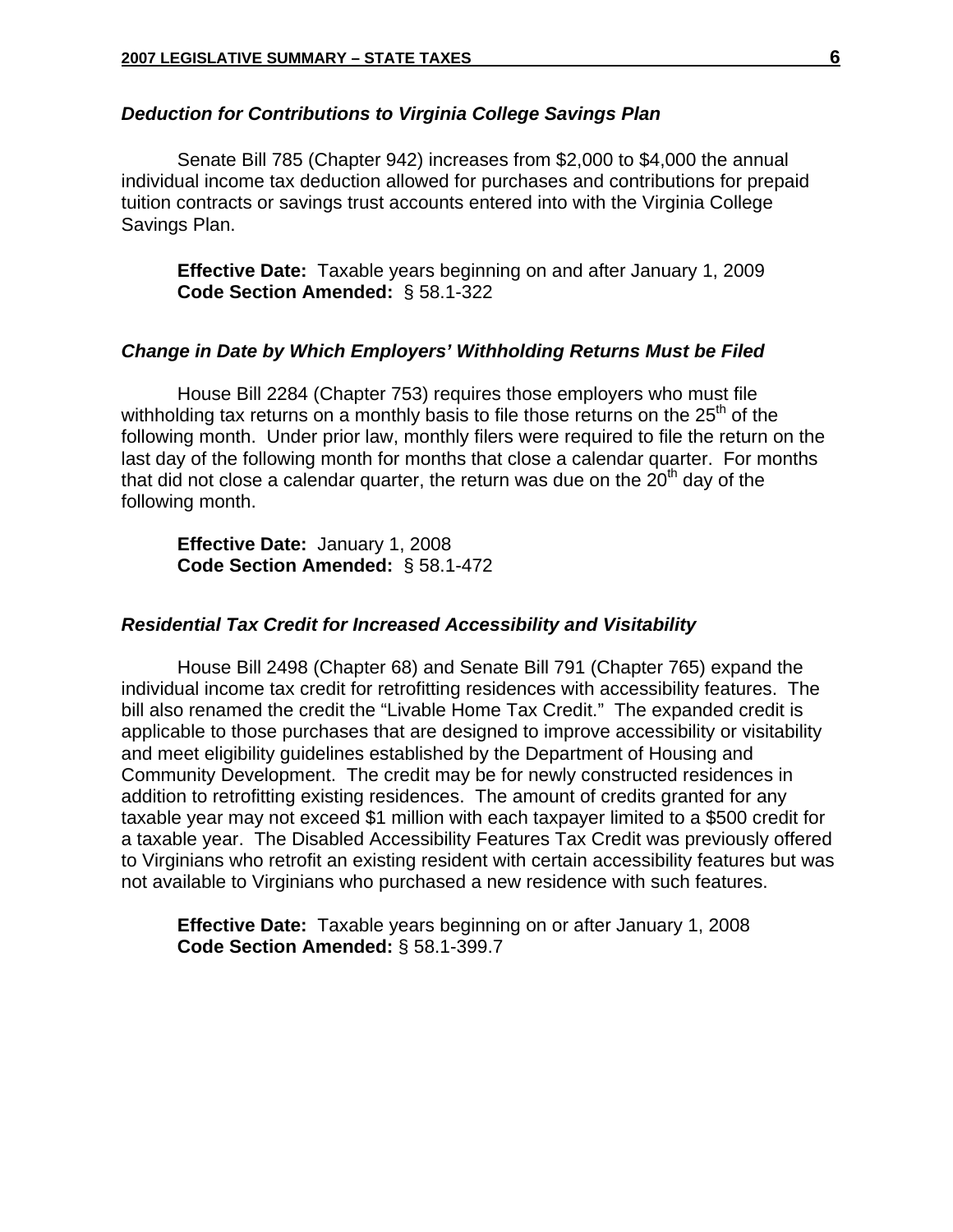#### *Voluntary Contribution to the Spay and Neuter Fund*

House Bill 2525 (Chapter 69) changes the Spay and Neuter Fund voluntary contribution by distributing the money in the Fund to the localities of the Commonwealth instead of the Virginia Federation of Humane Societies. The Tax Commissioner is required to annually determine the total amounts designated to the Fund from each locality based on the locality of the filer who made the contribution to the Fund. The State Treasurer will then pay the appropriate amount to each respective locality.

**Effective Date:** July 1, 2007 **Code Section Amended:** § 58.1-344.3

#### *Voluntary Contribution to Public Libraries and Celebrating Special Children, Inc.*

House Bill 2602 (Chapter 70) adds public library foundations and Celebrating Special Children, Inc. to the list of voluntary contributions that may be added to the individual income tax return. Under current law, no more than 25 voluntary contributions may be listed on the individual income tax returns. Following the statutory process enacted in 2005, TAX intends to add the voluntary contribution for the Martin Luther King, Jr. Living History and Public Policy Center Fund to the 2007 individual income tax return. The order in which voluntary contributions would be added to the return in the future as space becomes available is: (1) the Virginia Caregivers Fund, (2) the Virginia Military Family Relief Fund, (3) Celebrating Special Children, Inc., and (4) the VDA Medicare Part D Counseling Fund.

**Effective Date:** July 1, 2007 **Code Section Amended:** § 58.1-344.3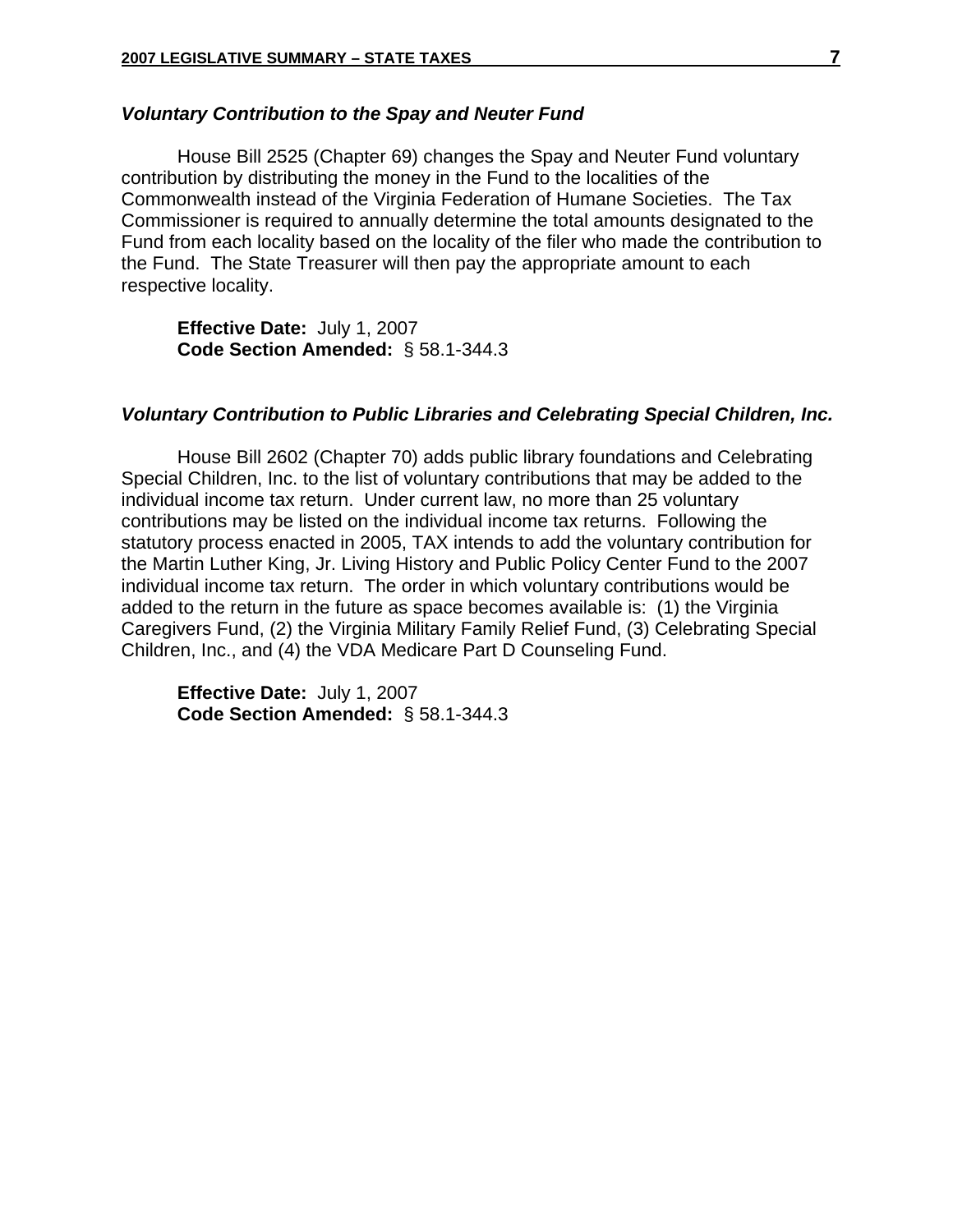### *Voluntary Contribution to the Department of Aging*

Senate Bill 954 (Chapter 601) adds a voluntary contribution for the Department for the Aging ("VDA") to the individual income tax return. Funds received from this voluntary contribution would be used to provide Medicare Part D counseling to the elderly and disabled.

Under current law, no more than 25 voluntary contributions may be listed on the individual income tax returns. Following the statutory process enacted in 2005, TAX intends to add the voluntary contribution for the Martin Luther King, Jr. Living History and Public Policy Center Fund to the 2007 individual income tax return. The order in which voluntary contributions would be added to the return in the future as space becomes available is: (1) the Virginia Caregivers Fund, (2) the Virginia Military Family Relief Fund, (3) Celebrating Special Children, Inc., and (4) the VDA Medicare Part D Counseling Fund

**Effective Date:** July 1, 2007 **Code Section Amended:** § 58.1-344.3

## *Abusive Tax Avoidance Transactions*

 House Bill 2920 (Chapter 524) allows TAX to assess income taxes within six years after a return was filed, whether such return was filed on or after the date prescribed, if the taxpayer knowingly failed to disclose on his state income tax return a transaction identified by the Tax Commissioner as an abusive tax avoidance transaction. The Tax Commissioner is required to publish a list of such transactions.

If a return is false or fraudulent, an assessment may be made at any time whether or not the falsity or fraud is related to the abusive tax avoidance transaction.

**Effective Date:** July 1, 2007 **Code Section Amended:** § 58.1-312

#### *Withholding Tax for Pass-Through Entities*

Senate Bill 1238 (Chapter 796) requires pass-through entities doing business in the Commonwealth and having taxable income derived from Virginia sources to pay a withholding tax equal to five percent of the nonresident owner's share of income from Virginia sources. Each nonresident owner is allowed a credit for that owner's share of the tax withheld by the pass-through entity. TAX will issue guidelines for the withholding by September 1, 2007.

**Effective Date:** Taxable years beginning on or after January 1, 2008 **Code Sections Added:**§§ 58.1-486.1 58.1-486.2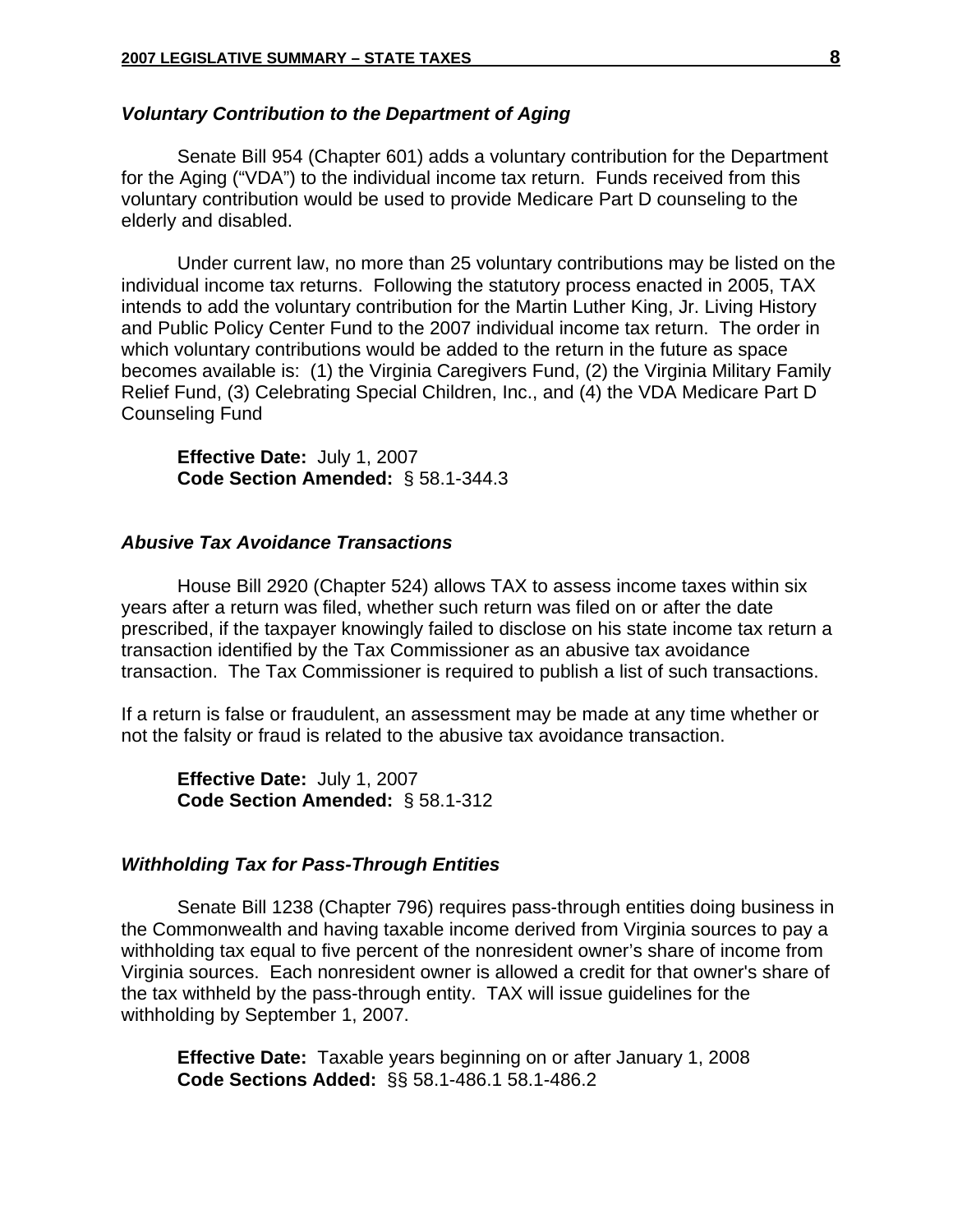## *Income Tax Credit for the Purchase of Machinery and Equipment for Processing Recyclable Materials*

House Bill 3044 (Chapter 529) and Senate Bill 870 (Chapter 593) extend the sunset date from January 1, 2007 to January 1, 2015 for the corporate income tax credit for the purchase of machinery and equipment used to produce personal property from recyclable materials. In addition, these bills make this credit available for use against the individual income tax as well as the corporate income tax.

 These bills also specify that, in the event that a corporation converts to a partnership, limited liability company, or electing small business corporation (S corporation), the new business entity is entitled to any unused credits that were earned by the corporation. In addition, these bills require that credits earned by a partnership, limited liability company, or electing small business corporation (S corporation) be allocated to the individual partners, members, or shareholders, respectively, in proportion to their ownership or interest in the business entity.

**Effective Date:** The provision of this bill advancing the sunset date of this credit is effective for taxable years beginning on or after January 1, 2007. The remaining provisions of this bill are effective for taxable years beginning on or after January 1, 2008.

**Code Section Amended:** § 58.1-439.7

### *Shareholders of S Corporations Subject to the Bank Franchise Tax*

 Senate Bill 1283 (Chapter 359) allows a shareholder of an electing small business corporation (S corporation) that was subject to the bank franchise tax for the calendar year in which the taxable year began to subtract the shareholder's allocable share of the income or gain of the S corporation, to the extent that it was included in his federal adjusted gross income. In addition, such a taxpayer is required to add back his allocable share of the losses or deductions of the S corporation, to the extent that it was included in his federal adjusted gross income. These taxpayers are also required to add back any distribution paid or distributed to the shareholders by the S corporation to the extent that such distributions were excluded from federal adjusted gross income.

**Effective Date:** Taxable years beginning on or after January 1, 2007 **Code Section Amended:** § 58.1-322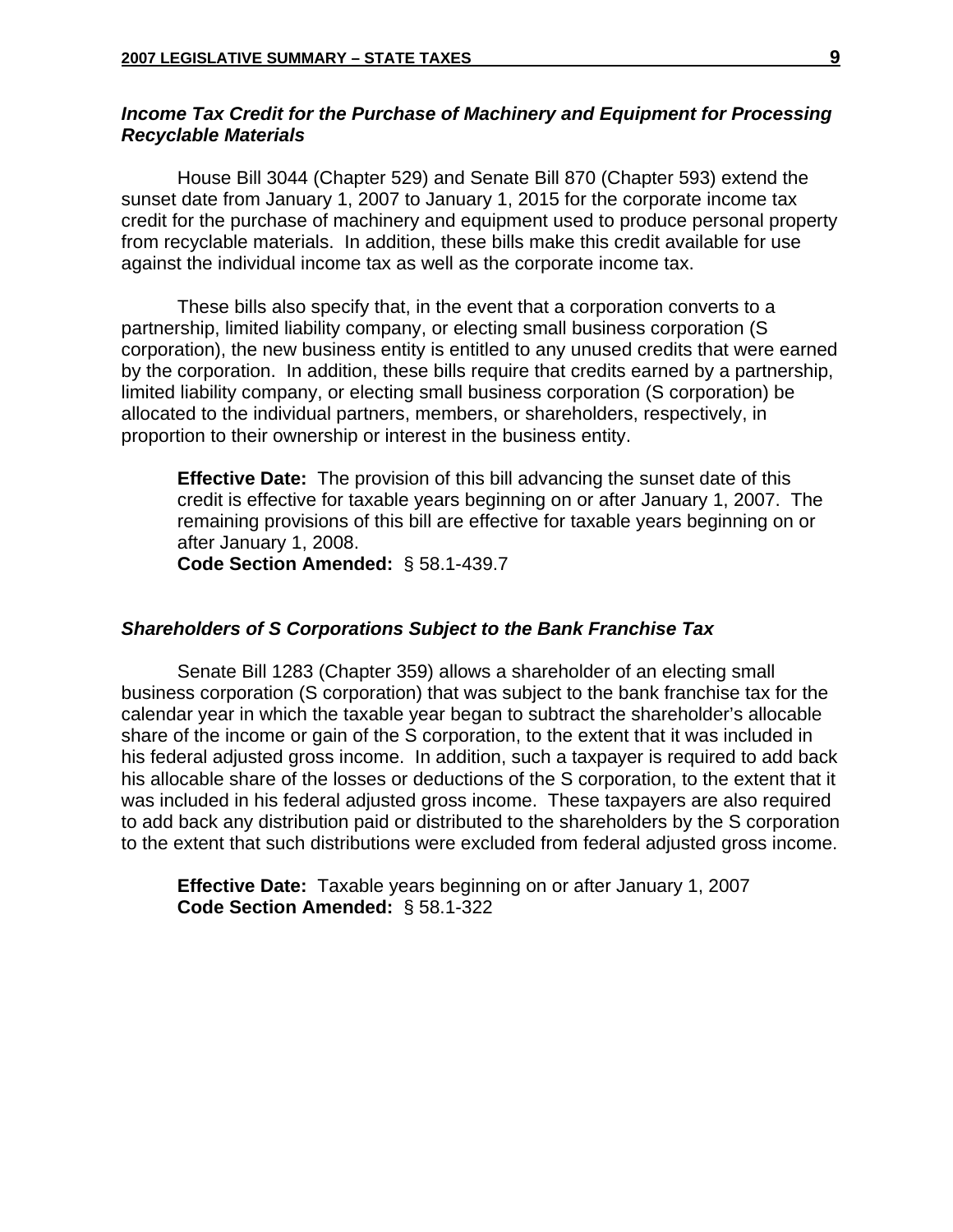## **RETAIL SALES AND USE TAX**

#### *Sales Tax Exemption for Alternative Fuel Burning Stoves*

House Bill 1640 (Chapter 84) provides an exemption from the Retail Sales and Use Tax for multifuel heating stoves purchased for use in heating an individual purchaser's residence. "Multi-fuel heating stoves" are defined as stoves that are capable of burning a wide variety of alternative fuels, including, but not limited to, shelled corn, wood pellets, cherry pits, and olive pits. The provisions of this bill expire July 1, 2012.

**Effective Date:** July 1, 2007  **Code Section Amended:** § 58.1-609.10

## *Extend the Sunset Date for Textbooks and Educational Materials Distributed to Educators Free of Charge*

House Bill 1674 (Chapter 58) and Senate Bill 999 (Chapter 604) extend the sunset date from July 1, 2008 to July 1, 2012, for the Retail Sales and Use Tax exemption for textbooks and other educational materials withdrawn from inventory at book-publishing distribution facilities for free distribution to professors and other individuals who have an educational focus. The exemption authorized by this bill is an exception to the general requirement that a business pay use tax on inventory withdrawn and donated free-of-charge. This exemption was first enacted in 1998 and the sunset date was previously extended in 2002 and 2004.

**Effective Date:** July 1, 2007 **Code Section Amended:** § 58.1-609.6

### *Exemption for Railroad Rolling Stock*

House Bill 2148 (Chapter 751) provides an exemption from the Retail Sales and Use Tax for railroad rolling stock when sold or leased by the manufacturer regardless of whether the purchaser is a public service corporation engaged in business as a common carrier of property or passengers by railway, for use or consumption by such common carrier directly in the rendition of its public service. Railroad rolling stock would be defined as "locomotives, autocars, railroad cars of every kind and description, and all other equipment determined by the Tax Commissioner to constitute railroad rolling stock."

**Effective Date:** July 1, 2007 **Code Sections Amended:**§§ 58.1-602 and 58.1-609.3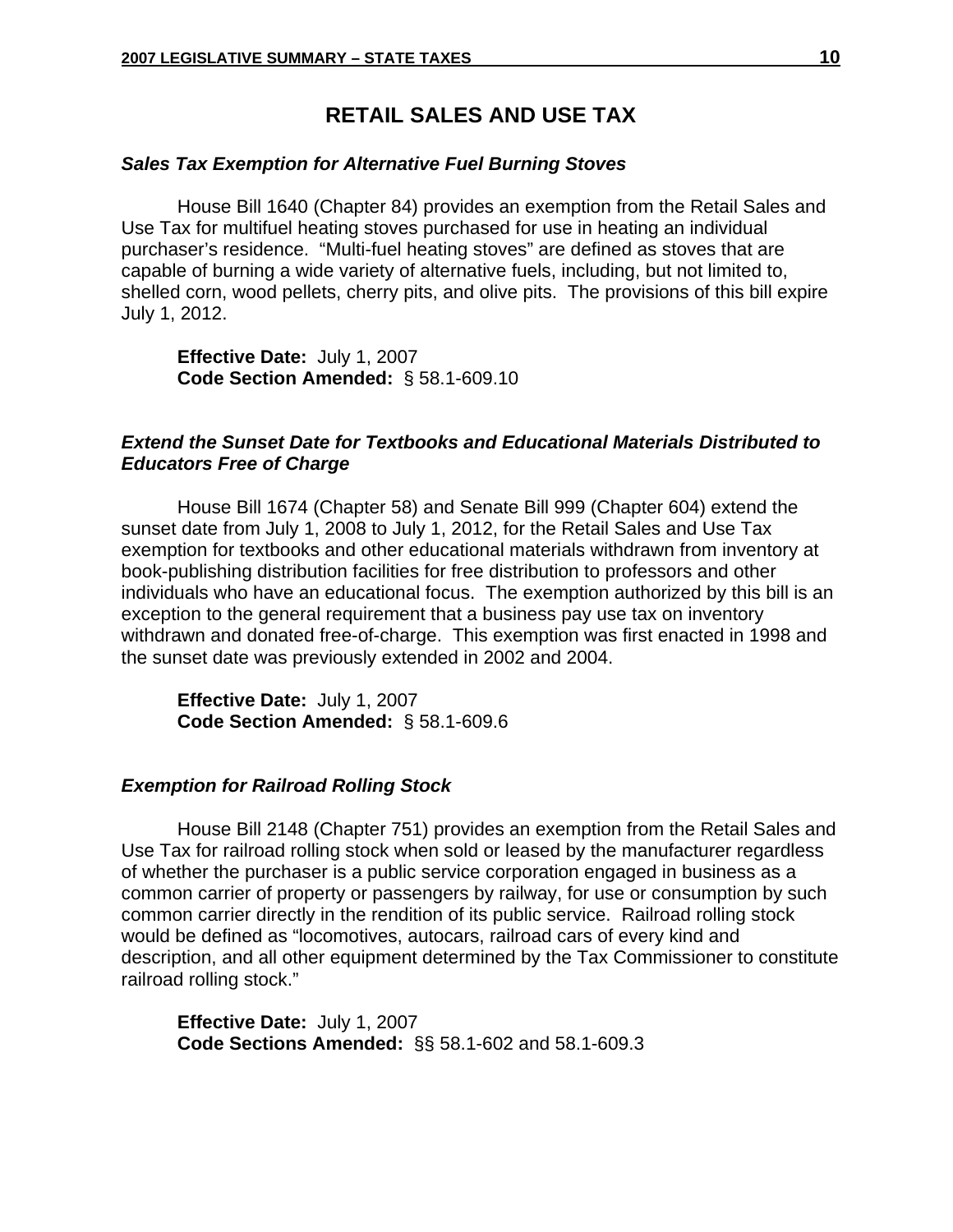#### *Modified Audit Requirements for Nonprofits*

House Bill 2545 (Chapter 698), House Bill 3062 (Chapter 704) and Senate Bill 743 (Chapter 709) modify the criteria for nonprofit organizations to receive an exemption from the Retail Sales and Use Tax by permitting nonprofit organizations that have gross annual revenues between \$750,000 to \$1,000,000, the choice of providing a full "financial audit" or a "financial review" in lieu of a full financial audit, both of which must be performed by an independent certified public accountant. Nonprofit organizations with gross annual revenues of \$1 million or greater would be required to provide a full financial audit performed by an independent certified public accountant.

Under prior law nonprofit organizations with gross annual revenues ranging from \$250,000 to \$499,999 were permitted to submit a financial review in lieu of a full financial audit in order to qualify for exemption. Nonprofit organizations with gross annual revenues of \$500,000 or greater were required to submit a full financial audit.

**Effective Date:** July 1, 2007 **Code Section Amended:** § 58.1-609.11

## *Sales Tax Holiday for Energy Star Qualified Products*

House Bill 1678 (Chapter 176) and Senate Bill 867 (Chapter 817) provide an annual four-day sales tax "holiday" during which Energy Star qualified products purchased for noncommercial home or personal use with a sales price of \$2,500 or less per item could be purchased exempt of the Retail Sales and Use Tax. The sales tax holiday will begin each year on the Friday before the second Monday in October and end on the second Monday in October. For purposes of this exemption, an Energy Star qualified product is any dishwasher, clothes washer, air conditioner, ceiling fan, compact fluorescent light bulb, dehumidifier, programmable thermostat, or refrigerator, the energy efficiency of which has been designated by the United States Environmental Protection Agency and the United States Department of Energy as meeting or exceeding each such agency's requirements under the Energy Star Program.

This bill authorizes dealers to absorb the sales and use tax on all other items sold during the same time period, thereby relieving the purchasers of the obligation to pay such tax. Any dealer who absorbs the tax on non-qualifying items is required to remit such tax to the Tax Commissioner.

**Effective Date:** July 1, 2007 **Code Sections Amended:** §§ 58.1-609.1, 58.1-625 and 58.1-626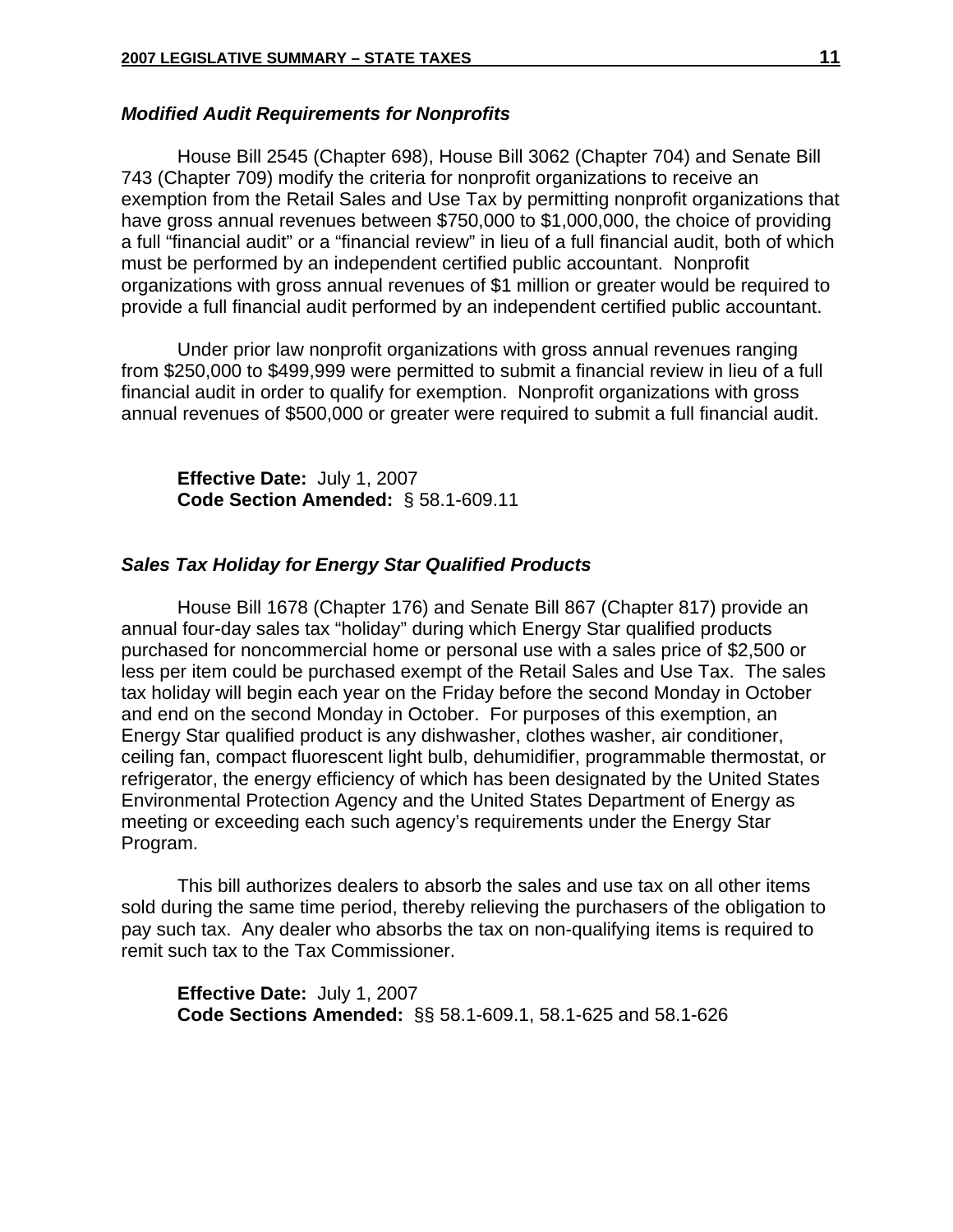#### *Sales Tax Holiday for Hurricane Preparedness Equipment*

 Senate Bill 1167 (Chapter 608) provides an exemption from the Retail Sales and Use Tax, beginning in 2008, on certain hurricane preparedness equipment purchased during a seven-day period. The exemption is available, each year, beginning on May 25 and ending at 11:59 p.m. on May 31. Items available for exemption during the seven-day period include portable generators used to provide light or communications or preserve food in the event of a power outage and certain other hurricane preparedness equipment. The exemption applies to each portable generator with a selling price of \$1,000 or less per item, and each other article of hurricane preparedness equipment, as defined by TAX, with a selling price of \$60 or less.

Additionally, this bill authorizes dealers to absorb the sales and use tax on all other items sold during the same time period, thereby relieving the purchasers of the obligation to pay such tax. Any dealer who absorbs the tax on non-qualifying items is required to remit such tax to the Tax Commissioner.

This bill requires that TAX develop guidelines that describe the items of merchandise that qualify for the exemption and make such guidelines available, both electronically and in hard copy, no later than May 15 of each year.

The provisions of this bill expire on July 1, 2012.

**Effective Date:** July 1, 2007 **Code Sections Amended:** §§ 58.1-625 and 58.1-626 **Code Section Added:** § 58.1-611.3

#### *Exemption for Property Used in the Care and Maintenance of a Nonprofit Church*

House Bill 2724 (Chapter 758) expands the Retail Sales and Use Tax exemption applicable to nonprofit churches that are exempt from taxation under § 501(c)(3) of the Internal Revenue Code to include tangible personal property used in the care or maintenance of any property owned by these churches. The exemption would include, but not be limited to, such items as mowing equipment and building materials that are installed by the church rather than through a contract.

**Effective Date:** July 1, 2007 **Code Section Amended:** § 58.1-609.10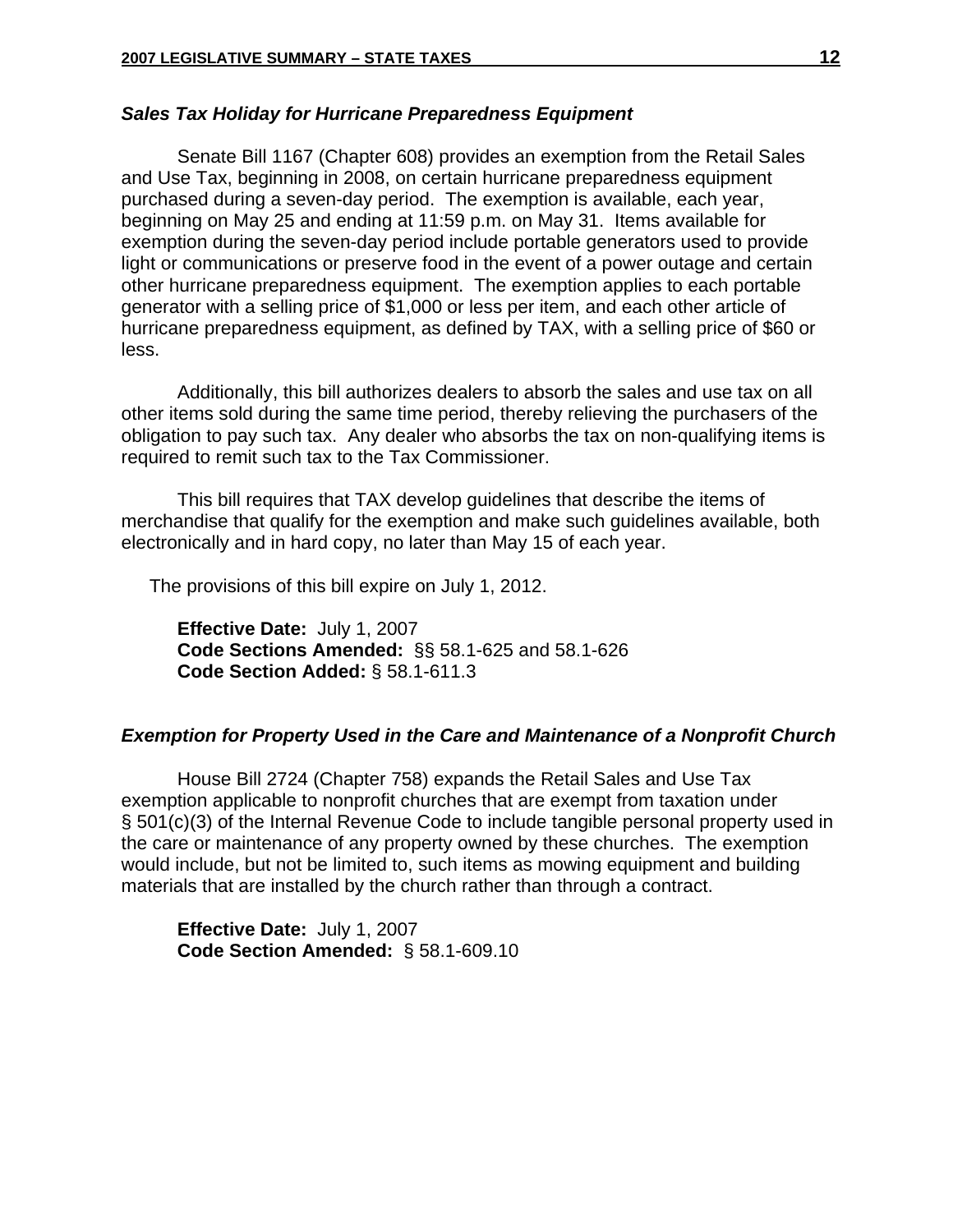## **MISCELLANEOUS TAXES**

## **Communications Tax**

## *Exemption for Military Base Customers*

House Bill 2723 (Chapter 811) provides a Communications Sales and Use Tax exemption to customers on federal military bases or installations where a franchise fee is payable to the federal government with respect to the communications services. The exemption relieves affected consumers from paying both the communications sales and use tax and a cable franchise fee on the same services.

**Effective Date:** January 1, 2007 **Code Section Amended:** § 58.1-648

## **Aircraft Sales Tax**

## *Exemption for Certain Aircraft*

 Senate Bill 1172 (Chapter 610) provides an Aircraft Sales and Use Tax exemption for aircraft that are (i) considered Warbirds, manufactured and intended for military use, excluding those manufactured after 1954, and (ii) used only for (a) exhibit or display to the general public (including such flights as are necessary for testing, maintaining, or preparing such aircraft for safe operation), or (b) air show and flight demonstrations (including such flights as are necessary for testing, maintaining, or preparing such aircraft for safe operation). Aircraft used for commercial purposes, including transportation or other purposes for a fee, do not qualify for this exemption.

**Effective Date:** July 1, 2007 **Code Section Amended:** § 58.1-1505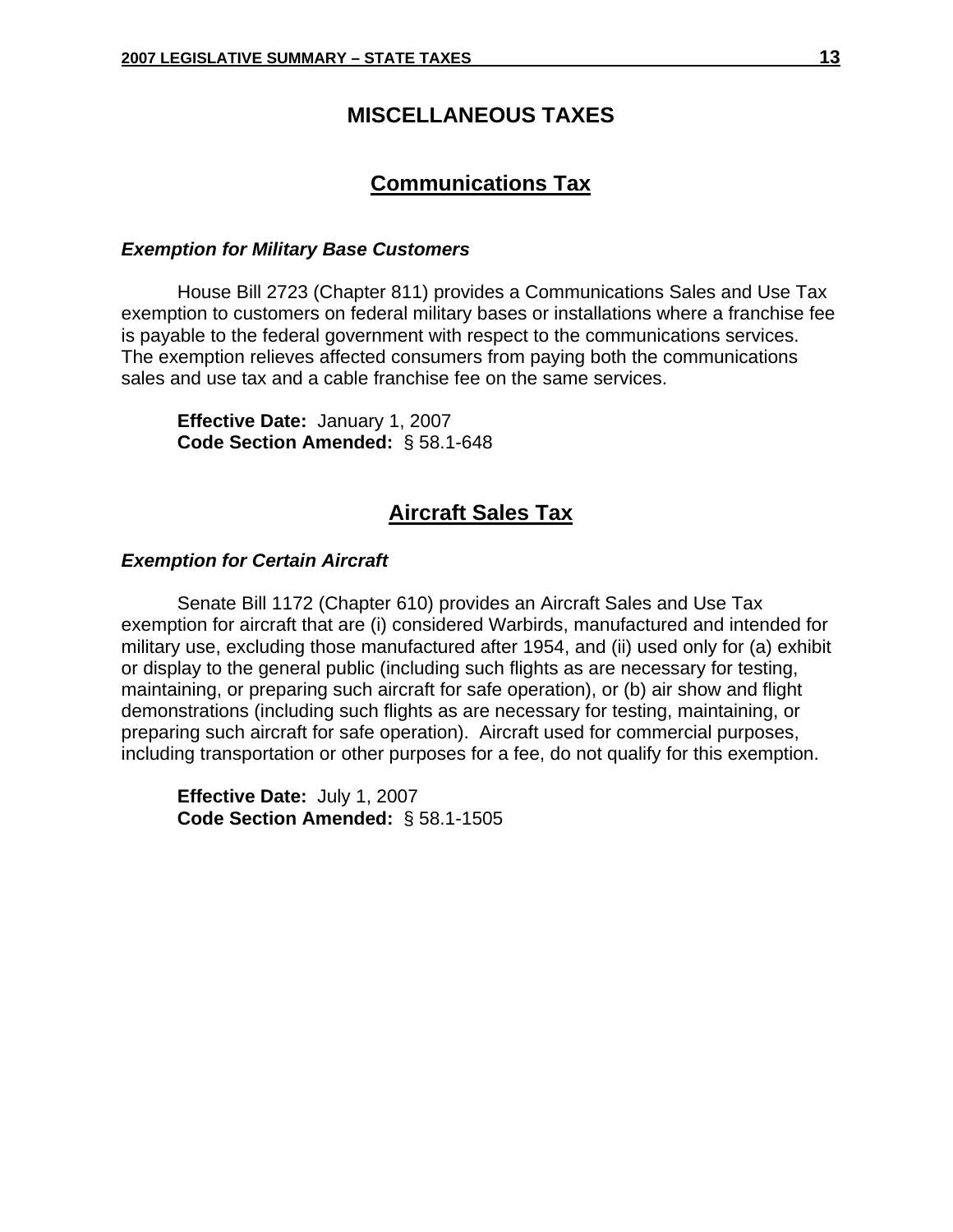## **Recordation Tax**

## *Clarification of Rate Applied*

House Bill 2059 (Chapter 748) and Senate Bill 822 (Chapter 768) provide that the grantor's recordation tax is applied to the greater of the consideration paid for an interest in real property or the value of the interest. Previously the tax was applied to the consideration paid for the interest; the actual value was used only if the consideration could not be ascertained.

**Effective Date:** July 1, 2007 **Code Section Amended:** § 58.1-802

## *Exemptions for Merging LLCs*

House Bill 2292 (Chapter 639) and Senate Bill 794 (Chapter 233) expand the current recordation tax exemption for merging corporations, partnerships and limited liability companies to include limited partnerships, and business trusts as defined by Internal Revenue Code. This bill would also clarify provisions of the Limited Liability Company Statutes found in *Va. Code* § 13.1.

**Effective Date:** July 1, 2007 **Code Sections Amended:** §§ 13.1-1002, 13.1-1020, 13.1-1123 and 58.1-811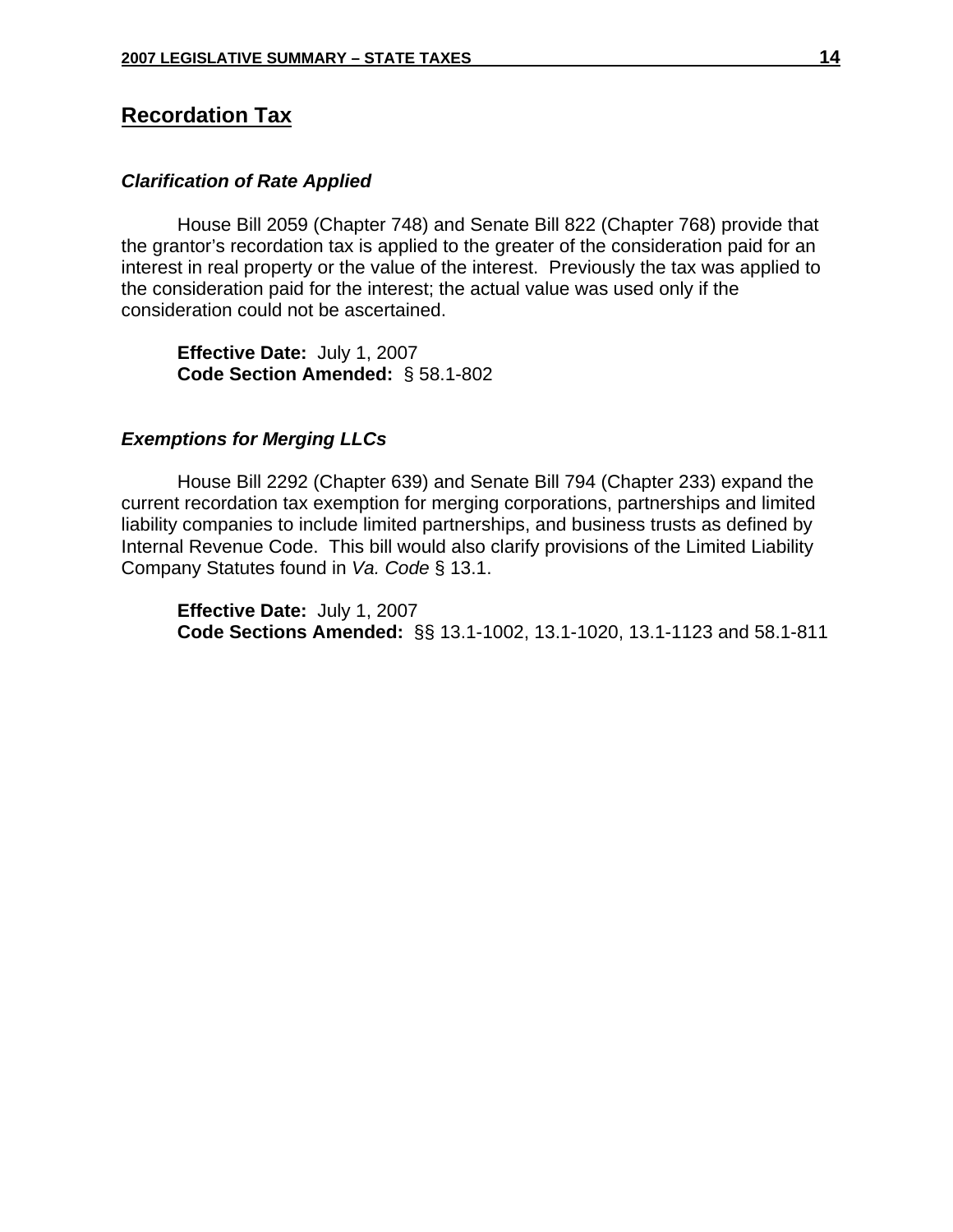## **TAX ADMINISTRATION AND COLLECTION**

## *Collection of Taxes*

House Bill 2135 (Chapter 750) prohibits TAX from appointing a debt collector to collect taxes that are less than 90 days delinquent. In addition, this bill requires that the initial assessment of any tax include a notice to the taxpayer of the taxpayer's right to apply to the Tax Commissioner for a correction in the assessment and the right to have the Tax Commissioner refrain from actions to collect the tax after receipt from the taxpayer of a notice of intent to file for such correction on the initial assessment.

**Effective Date:** March 23, 2007 **Code Sections Amended:** §§ 58.1-1803 and 58.1-1821

#### *Withholding Tax; Information Furnished*

Senate Bill 862 (Chapter 770) provides that an individual filing a withholding tax return, through the use of an electronic medium, on behalf of an organization is not required to furnish his social security number with the return. The bill also provides that such a person is required to provide his name, social security number, wages and taxes withheld in any file or report that includes the same information for all employees of the organization.

**Effective Date:** July 1, 2007 **Code Section Added:** § 58.1-478.1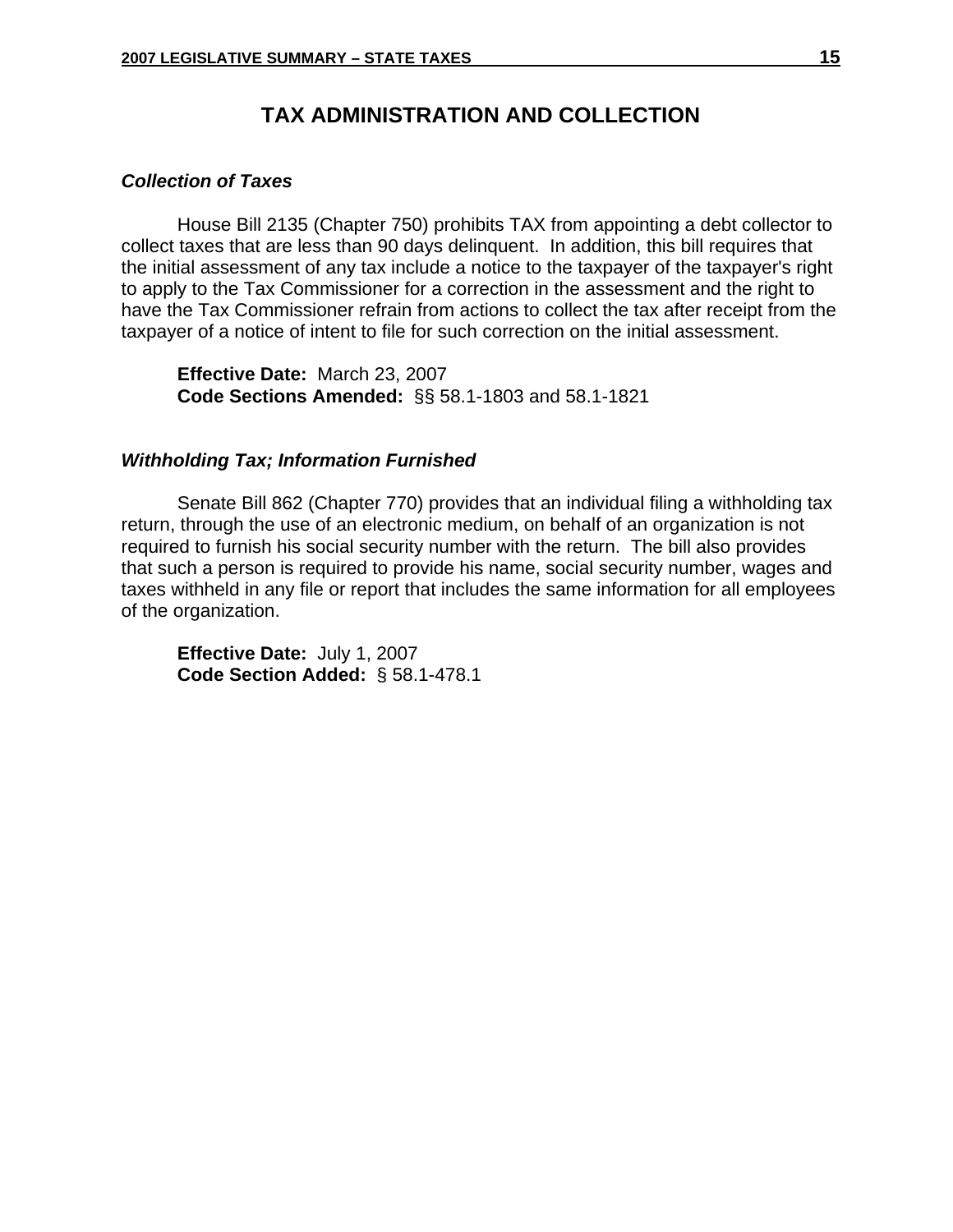## **LOCAL TAX**

## **LEGISLATION**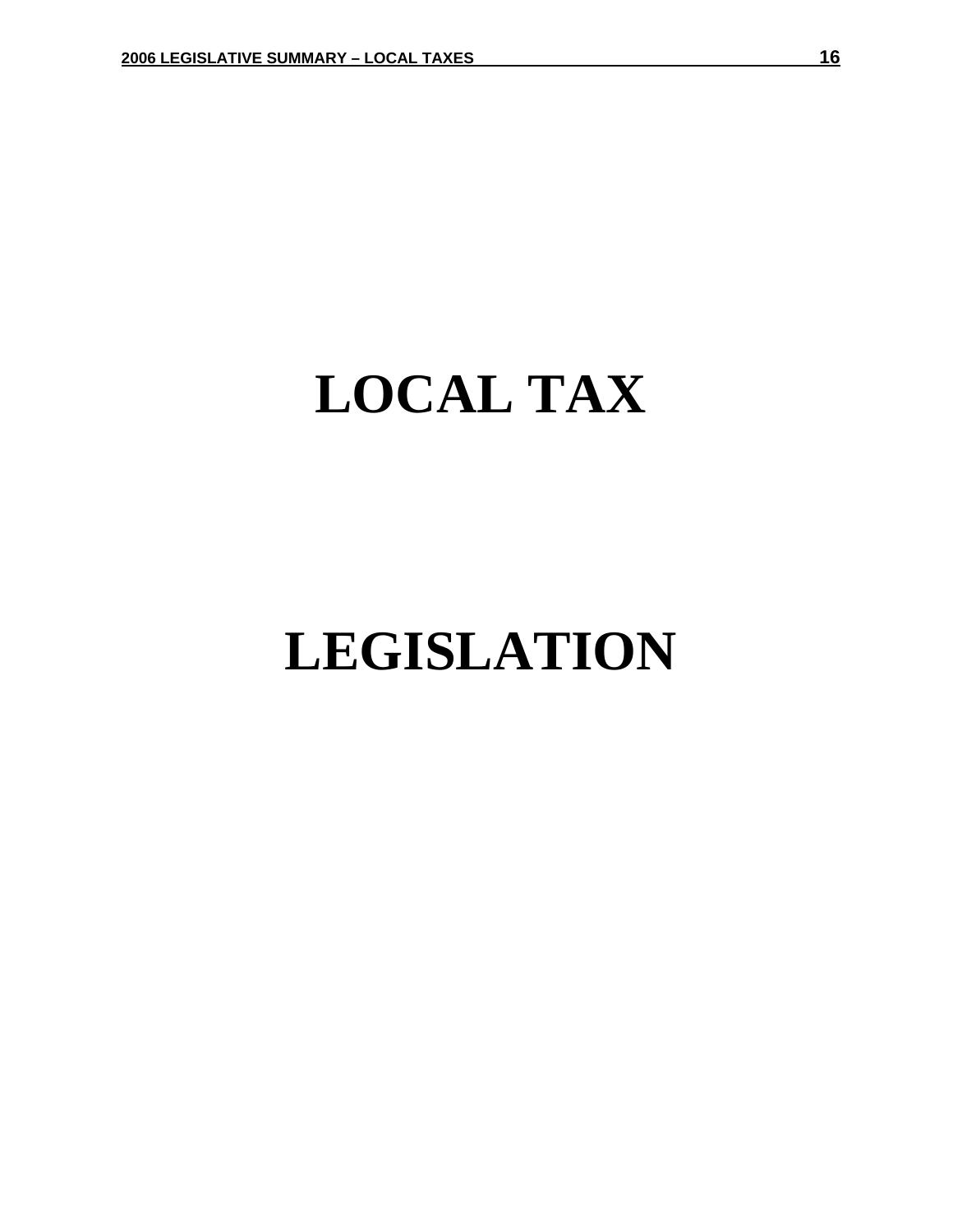## **Tangible Personal Property Tax**

## *Personal Property Tax Relief*

House Bill 1880 (Chapter 314) expands the Personal Property Tax Relief Act definition of "qualifying vehicle" to include motor vehicles that are held in a private trust for nonbusiness purposes by an individual beneficiary.

Prior to this bill, qualifying vehicles were defined to include any passenger car, motorcycle, and pickup or panel truck that is determined to be (i) privately owned or (ii) leased pursuant to a contract requiring the lessee to pay the tangible personal property tax on such vehicle. All-terrain vehicles and off-road motorcycles titled with the Department of Motor Vehicles are not qualifying vehicles.

**Effective Date:** July 1, 2007 **Code Section Amended:** § 58.1-3523

## *Separate Classification For Certain Aircraft*

House Bill 2013 (Chapter 88) and Senate Bill 1171 (Chapter 609) create a separate classification for local personal property tax purposes for aircraft that are (i) considered Warbirds, manufactured and intended for military use, excluding those manufactured after 1954, and (ii) used only for (a) exhibit or display to the general public (including such flights as are necessary for testing, maintaining, or preparing such aircraft for safe operation), or (b) air show and flight demonstrations (including such flights as are necessary for testing, maintaining, or preparing such aircraft for safe operation). Aircraft used for commercial purposes, including transportation and other services for a fee, are not included in this classification.

**Effective Date:** July 1, 2007  **Code Sections Amended:** §§ 58.1-3506 and 58.1-3916

## *Local Tax and License Fees on Motor Vehicles, Trailers and Semitrailers; Exemption for Certain Law Enforcement Officials*

 House Bill 2362 (Chapter 865) allows localities to exempt vehicles owned or leased by deputy sheriffs, police officers, officers of the State Police, salaried firefighters, or salaried emergency medical technicians from the local tax and license fee for one vehicle.

**Effective Date:** July 1, 2007 **Code Section Amended:** § 46.2-752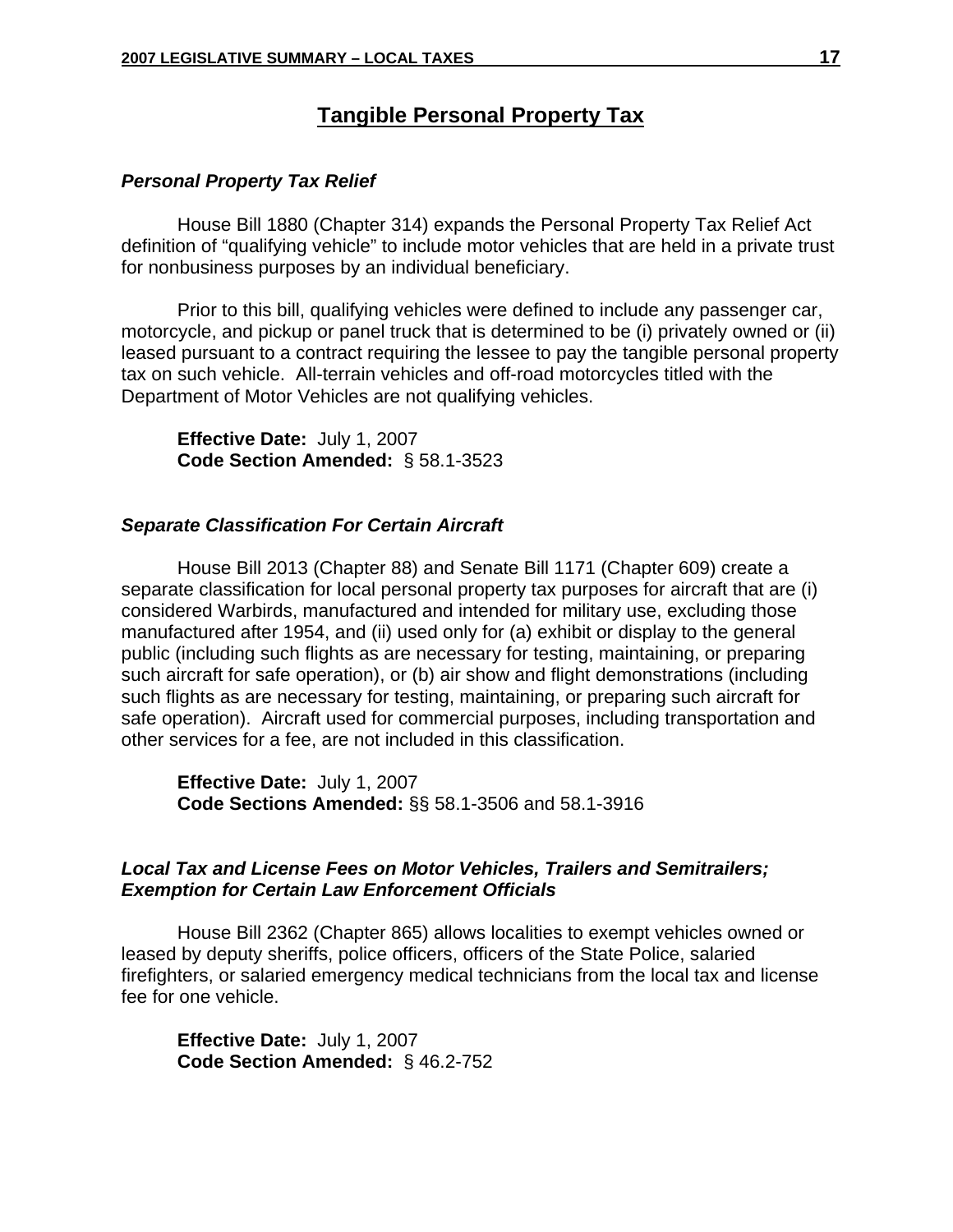#### *Separate Classification for Wireless Broadband*

House Bill 2385 (Chapter 322) creates a separate classification for local property tax purposes for any tangible personal property owned and operated by a service provider who is not a Commercial Mobile Radio Service (cellular or other mobile telecommunications service) provider and who is not licensed by the FCC that is used to provide wireless broadband Internet service. "Wireless broadband Internet service" is defined as a service that enables customers to access, through a wireless connection at an upload or download bit rate of more than one megabyte per second, Internet service, as part of a package of services sold to customers.

**Effective Date:** July 1, 2007 **Code Section Amended:** § 58.1-3506

## *Duties of Treasurers*

House Bill 2390 (Chapter 867) extends the lists of uncollected taxes which the treasurer must make to include the uncollected balances of previously billed tangible personal property taxes on vehicles that i) were owned by taxpayers, now deceased, upon whose estates no qualification has been made, or ii) were transferred to bona fide purchasers for value without knowledge, on the part of the persons so transferring, of the unpaid taxes.

**Effective Date:** January 1, 2007 **Code Section Amended:** § 58.1-3921

#### *Personal Property Tax Relief: Qualifying Vehicles*

House Bill 2975 (Chapter 815) requires commissioners of revenue to rely upon the registration of the vehicle and certificate of title by the Department of Motor Vehicles ("DMV") in determining whether privately owned or leased vehicles qualify for tax relief under the Personal Property Tax Relief Act ("PPTRA"), unless the commissioner has information that DMV's registration information is incorrect or incomplete

**Effective Date:** July 1, 2007  **Code Section Amended:** § 58.1-3523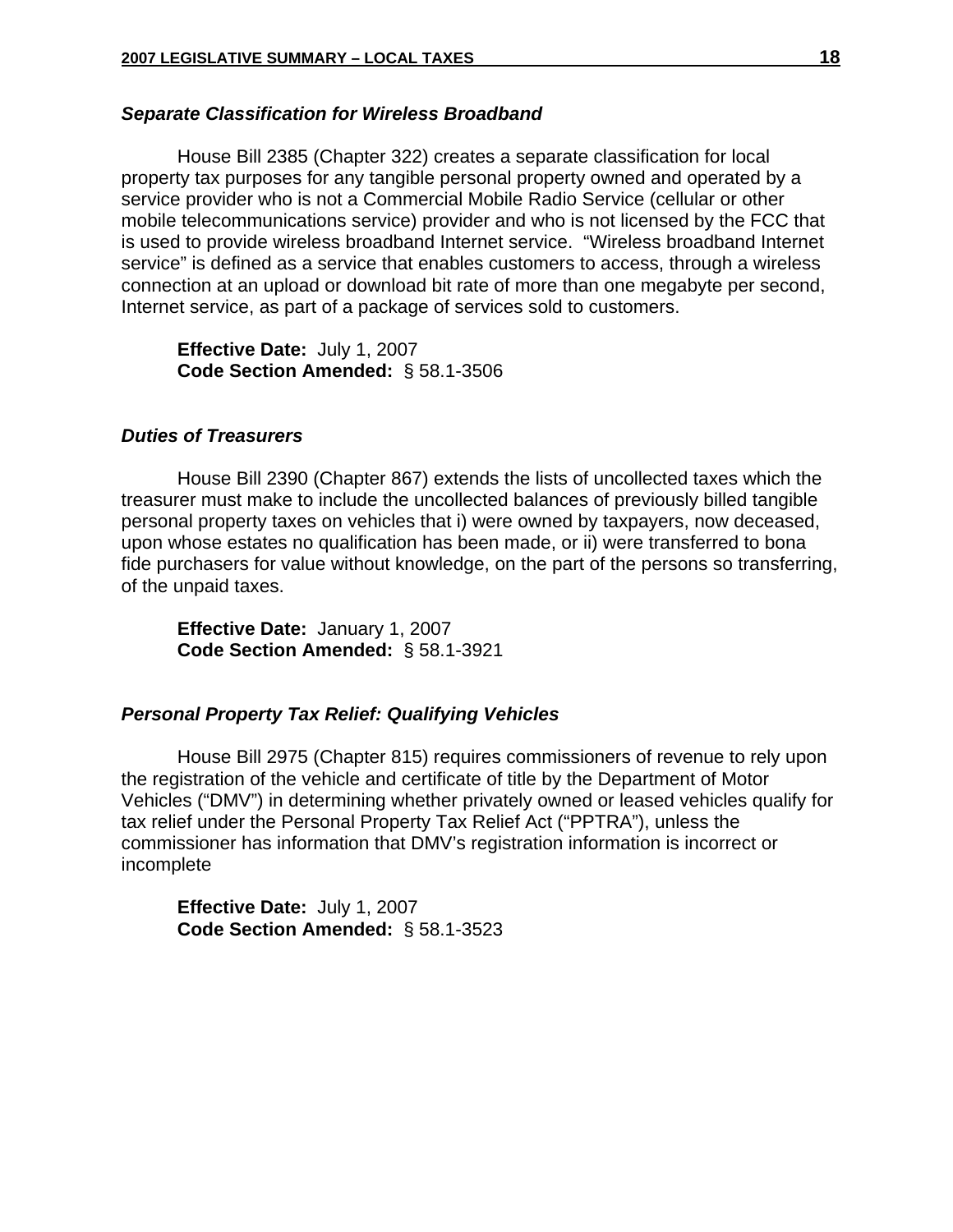## **Real Estate Tax**

## *Classification of Energy Efficient Buildings*

House Bill 2618 (Chapter 328) and Senate Bill 1051 (Chapter 354) create a separate classification of real property for certain energy efficient buildings. Localities are authorized to assess the Real Property Tax on energy efficient buildings at a lower tax rate than that imposed on the general class of real property. An energy efficient building is defined as any building that exceeds the energy efficiency standards prescribed in the Virginia Uniform Statewide Building Code by thirty percent. Any qualified licensed engineer or contractor, not related to the taxpayer, is authorized to determine whether the building qualifies to be certified as an energy efficient building. The licensed engineer or contractor will also certify to the taxpayer that he or she has the qualifications to provide the certification. The land on which energy efficient buildings are located is not part of this separate classification.

**Effective Date:** July 1, 2007 **Code Section Added:** § 58.1-3221.2

#### *Exemptions for Elderly or Disabled*

 House Bill 1744 (Chapter 60) increase from \$72,000 to \$75,000 the maximum income limit a locality in Northern Virginia may impose in providing real estate tax exemptions or deferrals to the elderly or disabled. Previously, the maximum income limit was \$72,000. The Northern Virginia localities affected by this bill are the counties of: Arlington, Clarke, Fairfax, Fauquier, Loudon, Prince William and Stafford; the cities of Fairfax, Falls Church, Manassas, Manassas Park, and Alexandria, and the towns of Dumfries, Herndon, Leesburg, Purcellville, and Vienna.

**Effective Date:** July 1, 2007  **Code Section Amended:**§ 58.1-3211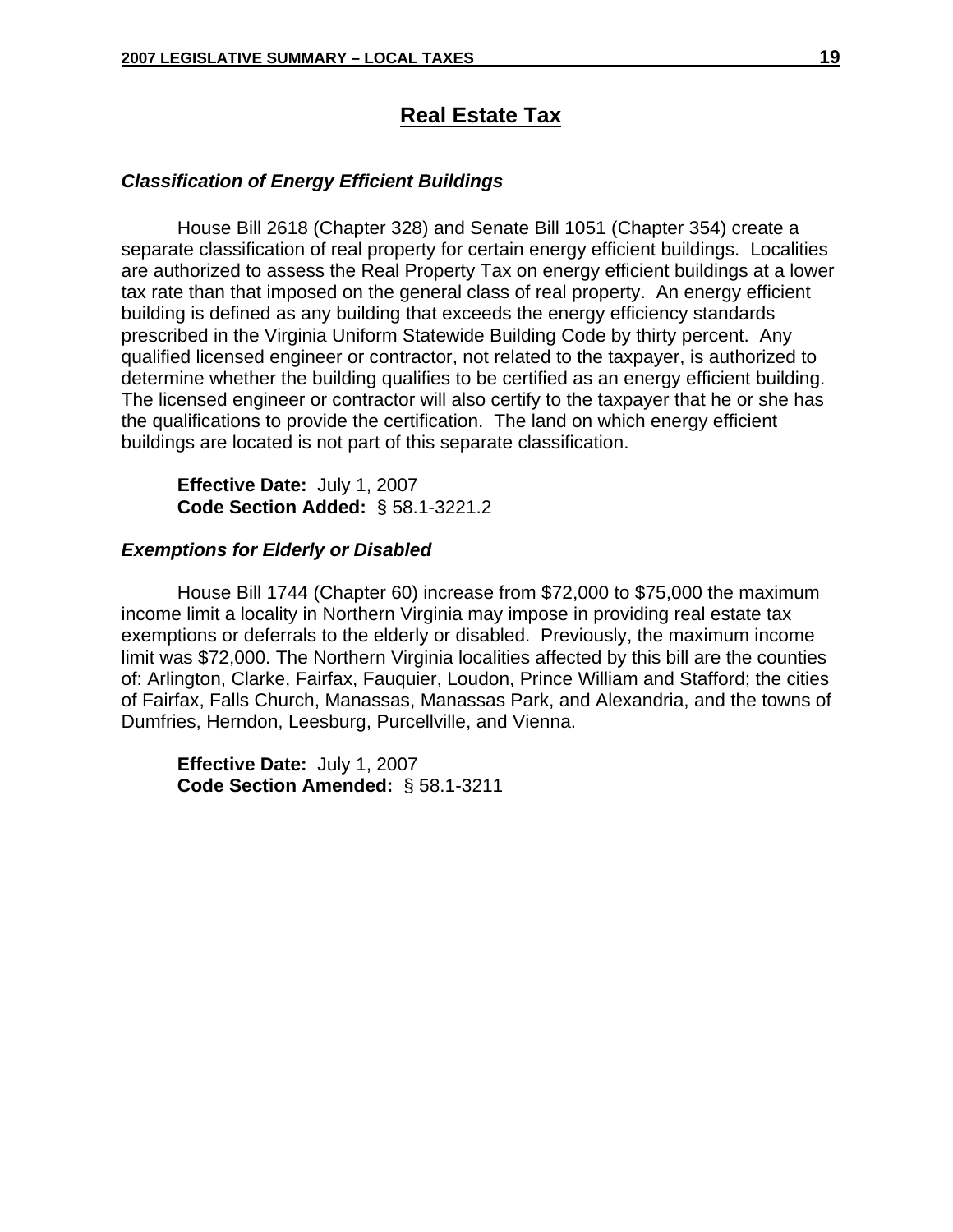## *Real Estate Tax; Elderly and Permanently and Totally Disabled*

 Senate Bill 788 (Chapter 587) increases from \$52,000 to \$62,000 the maximum income limit localities in Central and Southeastern Virginia may impose in providing real estate tax exemptions or deferrals to the elderly or disabled. Under prior law certain localities in Central and Southeastern Virginia were permitted to extend either the income limitations from \$50,000 to \$52,000. The eligible localities include the counties of Chesterfield, Goochland and Henrico; and the cities of Charlottesville, Chesapeake, Norfolk, Portsmouth, Richmond, Suffolk and Virginia Beach.

**Effective Date:** July 1, 2007 **Code Section Amended:** § 58.1-3211

#### *Deferral of Tax for Certain Elderly and Disabled*

 Senate Bill 1265 (Chapter 357) authorizes local governments to extend real estate tax relief for the elderly and disabled to dwellings jointly held between individuals, not all of whom are at least age 65 or permanently and totally disabled, provided their combined net financial worth does not exceed certain statutory limits. To qualify, the dwelling must be the sole dwelling of all joint owners. Under the provisions of this bill, the tax relief is prorated based on the percentage of ownership interest in the dwelling held by all joint owners who satisfy the age or disability requirements. This proration does not apply to property held jointly by husband and wife.

 Under prior law, the only jointly owned dwellings that qualify for real estate tax relief for the elderly and disabled are dwellings jointly owned by a husband and wife. The tax relief is not prorated in such situations.

**Effective Date:** July 1, 2007 **Code Sections Amended:** §§ 58.1-3210, 58.1-3213 and 58.1-3215 **Code Section Added:** § 58.1-3211.1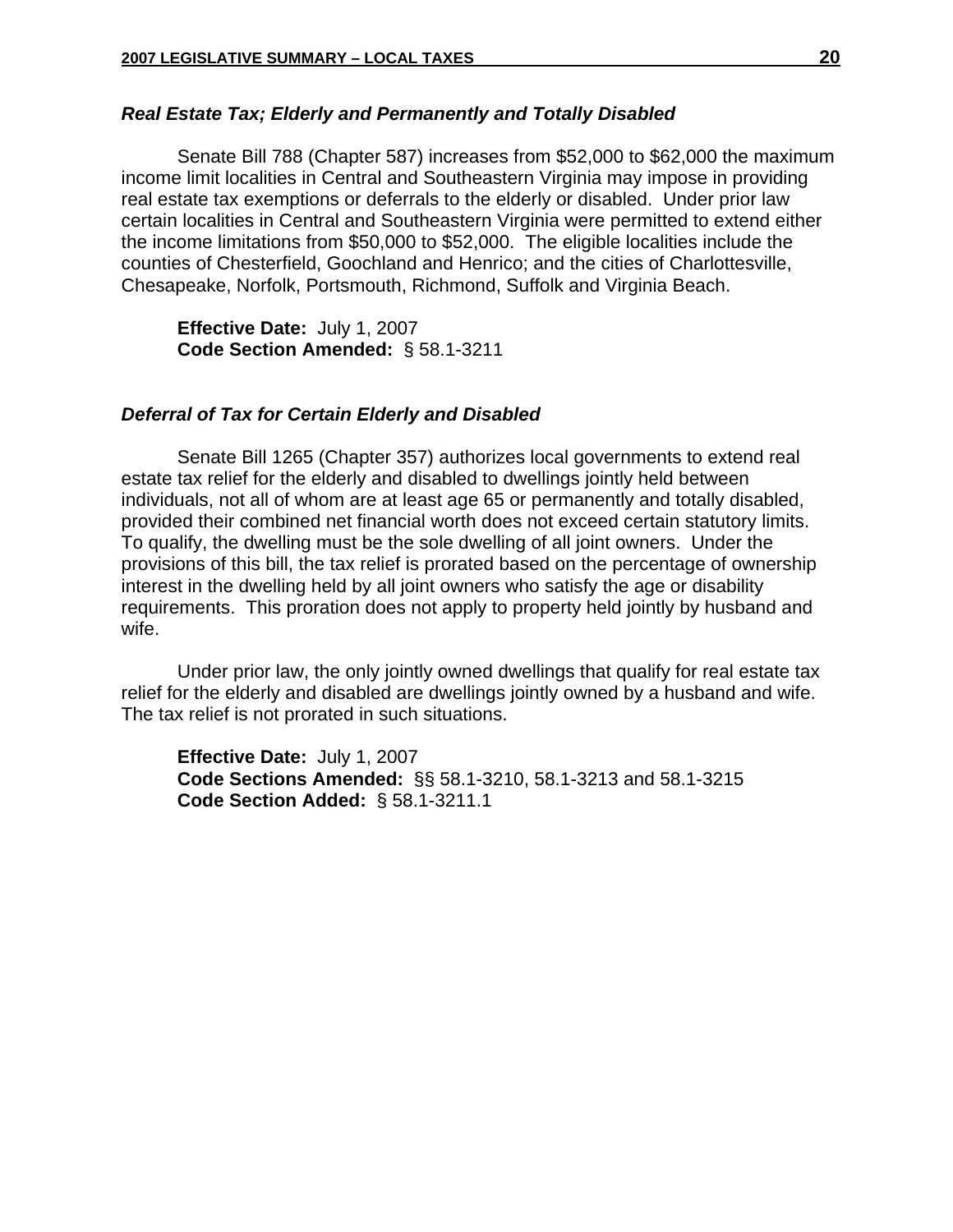### *Notice of Change in Assessment*

 House Bill 3093 (Chapter 344) and Senate Bill 848 (Chapter 353) provide that if the change in the local Real Property Tax assessment of property is due to the construction or addition of new improvements to the property, the notice of change in assessment for the property need not set out the following information otherwise required when the assessment is changed: 1) the tax rate; 2) the total amount of the new tax levy; 3) the percentage change in the new tax levy from the immediately prior one; 4) the time and place of the next meeting of the local governing body at which public testimony will be accepted on any real estate tax rate changes; or 5) information on when the date of the meeting will be set and where it will be publicized. Prior law required that whenever there is a reassessment of real estate or a change in the assessed value of real estate, a locality must provide notice by mail directly to each property owner whose assessment has been changed.

**Effective Date:** July 1, 2007 **Code Section Amended:** § 58.1-3330

### *Constitutional Amendment; Homestead Exemption*

Senate Joint Resolution 398 (Chapter 843) authorizes the General Assembly to enact legislation that will allow localities, by ordinance, to exempt from real property taxes, or defer real property taxes on, up to 20% of the value of residential or farm property that is the owner-occupant's primary dwelling and lived in continuously. This is the first of two resolutions required for this amendment. If a second resolution is passed, the amendment will be submitted to a referendum.

**Effective Date:** To be determined **Code Section Amended:** Article X § 6 of the Virginia Constitution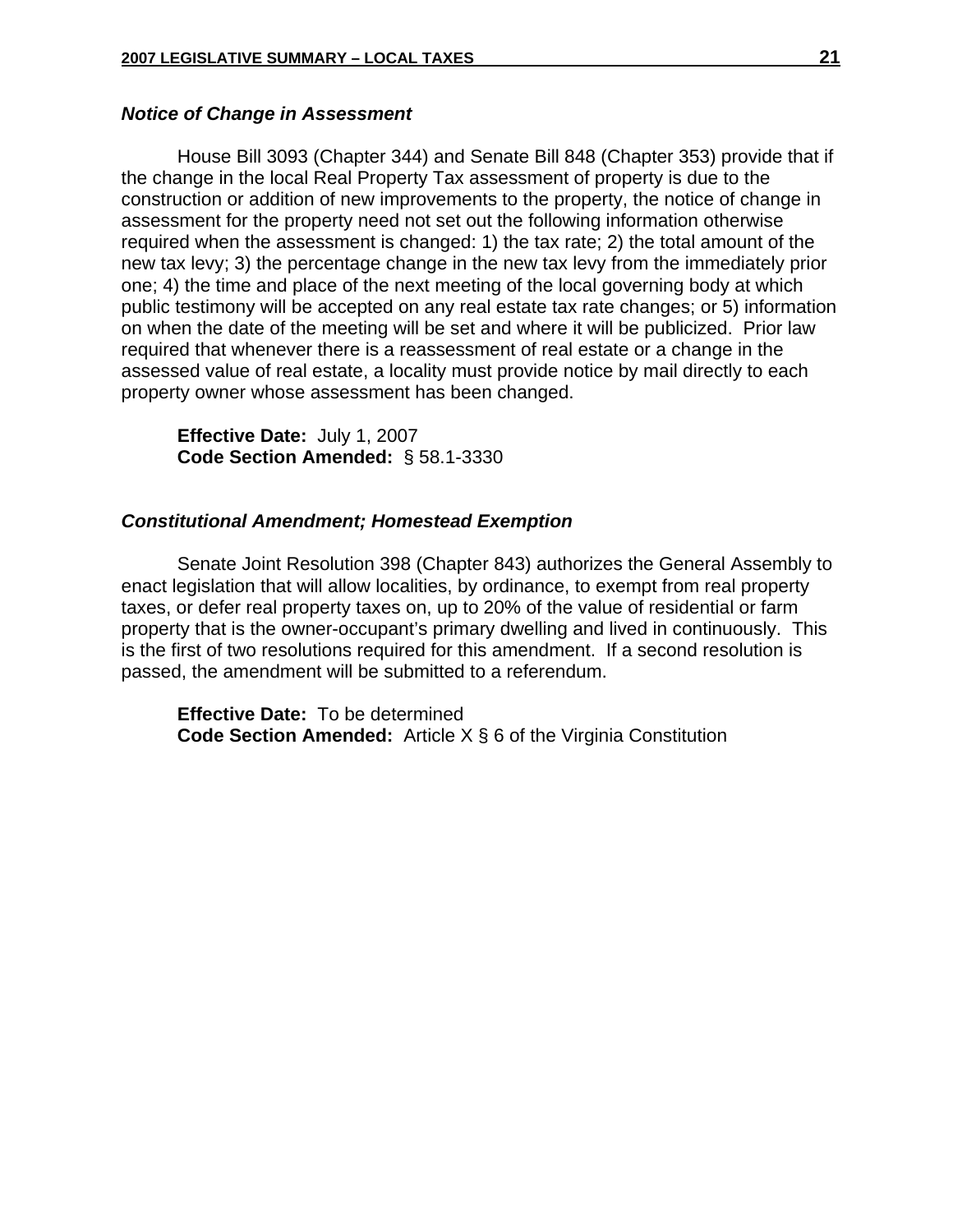## **Business, Professional and Occupational License Tax**

## *Motor Fuels Tax Exemption*

 House Bill 1695 (Chapter 85) and Senate Bill 772 (Chapter 834) amend the business, professional, and occupational license ("BPOL") tax to clarify that taxpayers may continue to exclude amounts received for any federal or state excise taxes on motor fuels from the amount to be taxed.

 For many years retail service stations collected fuel taxes at the pump and paid them to the appropriate government. In 2001 the point of imposition was moved to the distributor, but the change was not intended to affect the overall tax burden of retail service stations. The retailers continued to deduct fuel taxes from their gross receipts for BPOL tax purposes even though they no longer paid fuel taxes directly to the appropriate government.

**Effective Date:** January 1, 2001 **Code Section Amended:** § 58.1-3732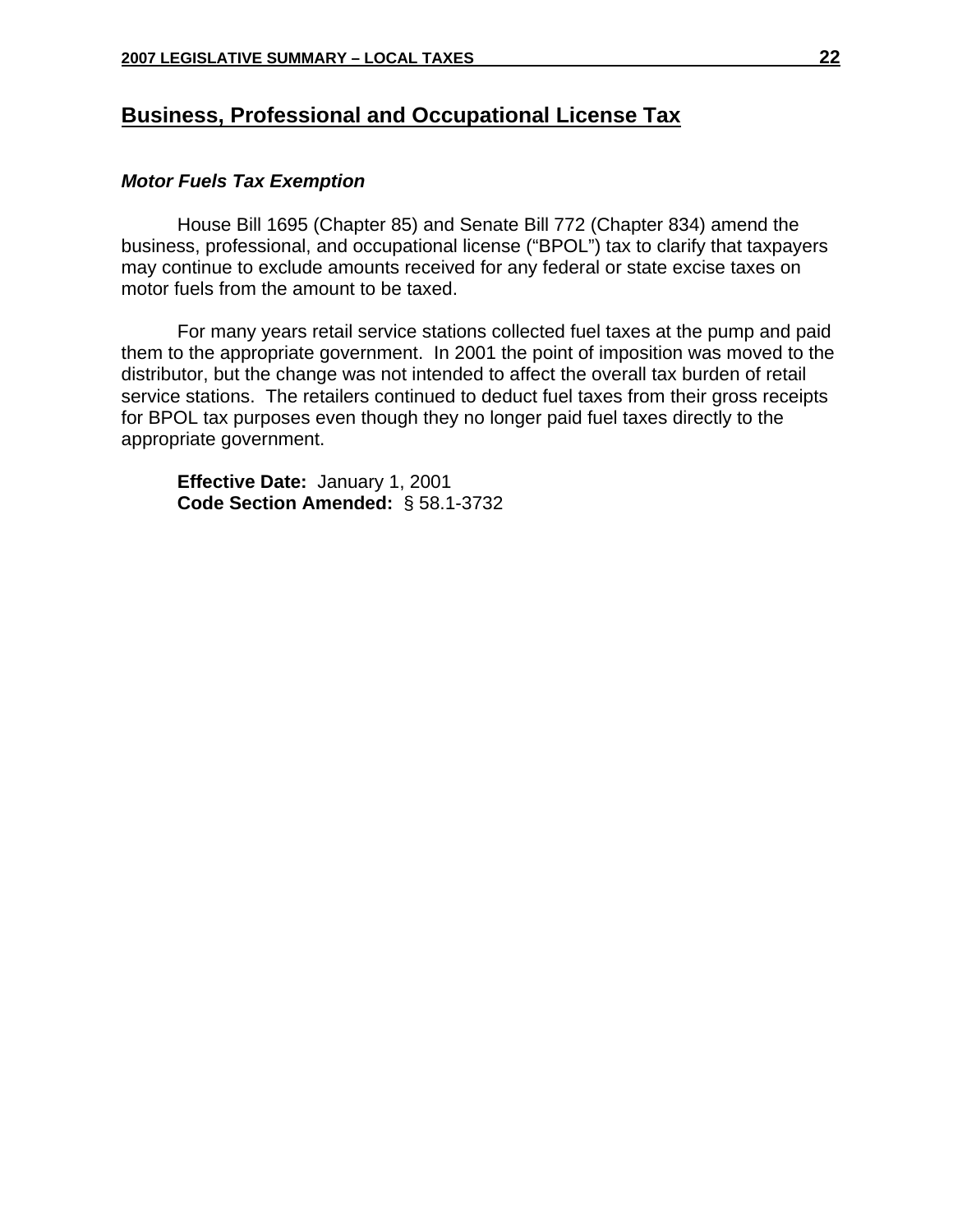## **Machinery and Tools Tax**

## *Uniform Statewide Statutory Classification for Idle Machinery*

House Bill 2181 (Chapter 191) and Senate Bill 1151 (Chapter 159) provide that when valuing machinery and tools for purposes of the local machinery and tools tax, the locality must, upon written request of the taxpayer, consider any bona fide, independent appraisal submitted by the taxpayer.

These bills also codify TAX's administrative rulings holding that idle machinery and tools are to be classified as intangible personal property not subject to local taxation. The bills codify the definition of idle machinery and tools established by the Tax Commissioner in 1950 that provides that machinery and tools are idled if they have been discontinued in use continuously for at least one year prior to any tax day and there is no reasonable prospect that such machinery and tools will be returned to use during the tax year.

These bills also provide that machinery and tools will be deemed idle on and after January 1, 2007, if they have been specifically identified in writing by the taxpayer on or before the preceding April 1 as machinery and tools that the taxpayer intends to withdraw from service not later than the next tax day and as to which there is no reasonable prospect that such machinery and tools will be returned to use during the tax year. The alternate definition is intended to provide a clear-cut procedure for machinery and tools to be classified as idle. The nine months notice is intended to give localities sufficient time to adjust their budgets to compensate for revenue loss. The bills require taxpayers to notify the locality in writing on or before the next return due date without extension in the event that any machinery and tools defined as idle under this definition are returned to use. Such machinery and tools are subject to tax in the same manner as if they had been in use on tax day of the year in which such return to use occurs. Interest applies, but if the taxpayer provides timely written notice of return to use, no penalty is levied.

The bills require TAX to issue guidelines for the use of local governments in applying the provisions related to idle machinery and tools on or before January 1, 2008. In preparing such guidelines, TAX is not subject to the provisions of the Administrative Process Act for guidelines promulgated on or before January 1, 2008, but is required to cooperate with and seek the counsel of local officials and interested groups. After January 1, 2008, the guidelines will be accorded the weight of a regulation under § 58.1-205 and any amendments to the guidelines would be subject to the Administrative Process Act.

**Effective Date:** January 1, 2007 **Code Section Amended:** § 58.1-3507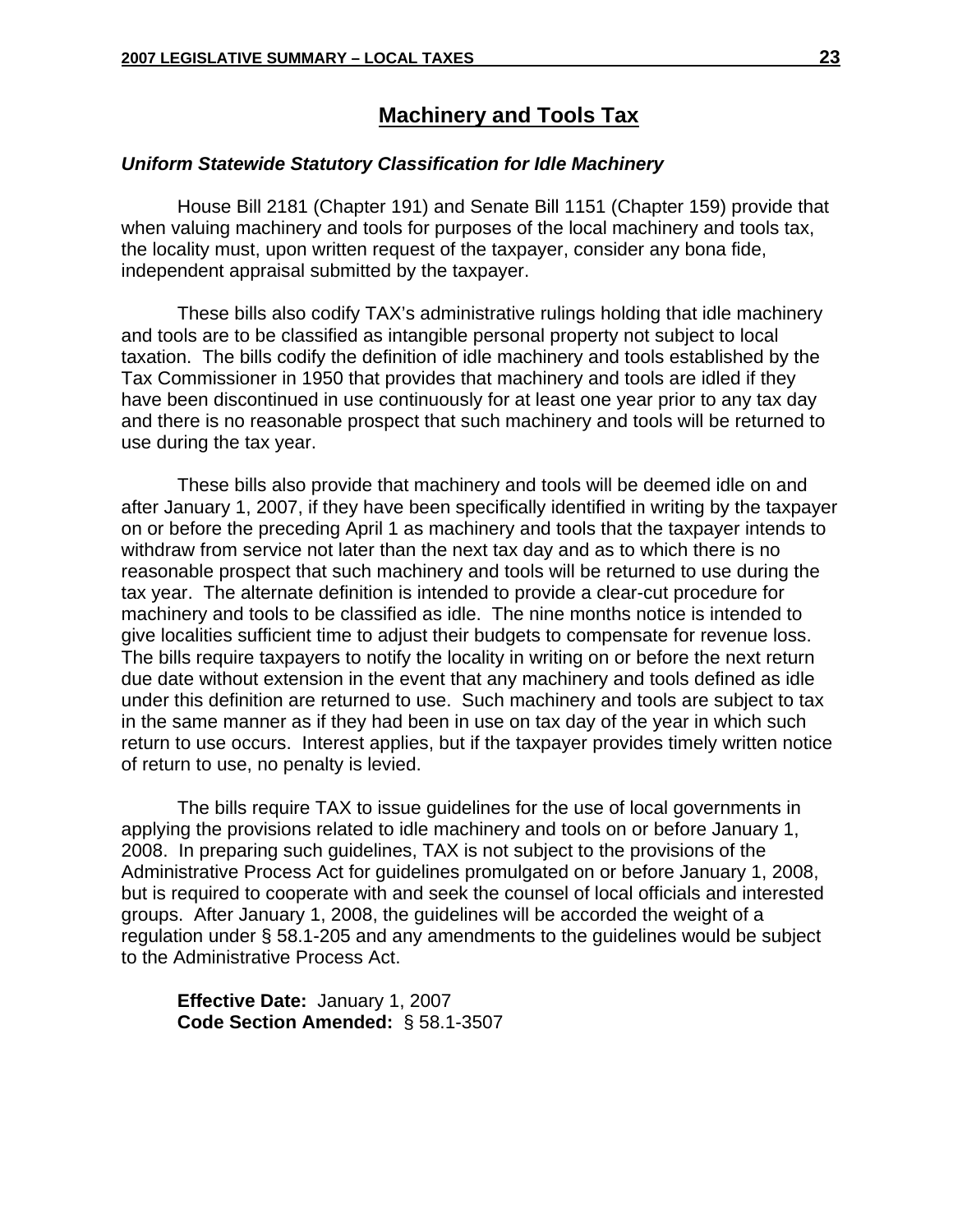## **MISCELLANEOUS TAXES**

## **Virginia Coalfield Economic Development Authority Tax**

## *Local Coal and Gas Road Improvement Tax; Extension of Sunset Provision*

House Bill 1628 (Chapter 57) and Senate Bill 734 (Chapter 586) extend the sunset date from December 31, 2007, to December 31, 2012, for the local coal and gas road improvement tax. This tax is levied on businesses engaged in severing coal and gas from the earth at a rate not to exceed 1% of the gross receipts from the sale of such coal or gas. The revenues from this tax are used to improve public roadways and other local infrastructure in the locality.

**Effective Date:** July 1, 2007 **Code Section Amended:** § 58.1-3713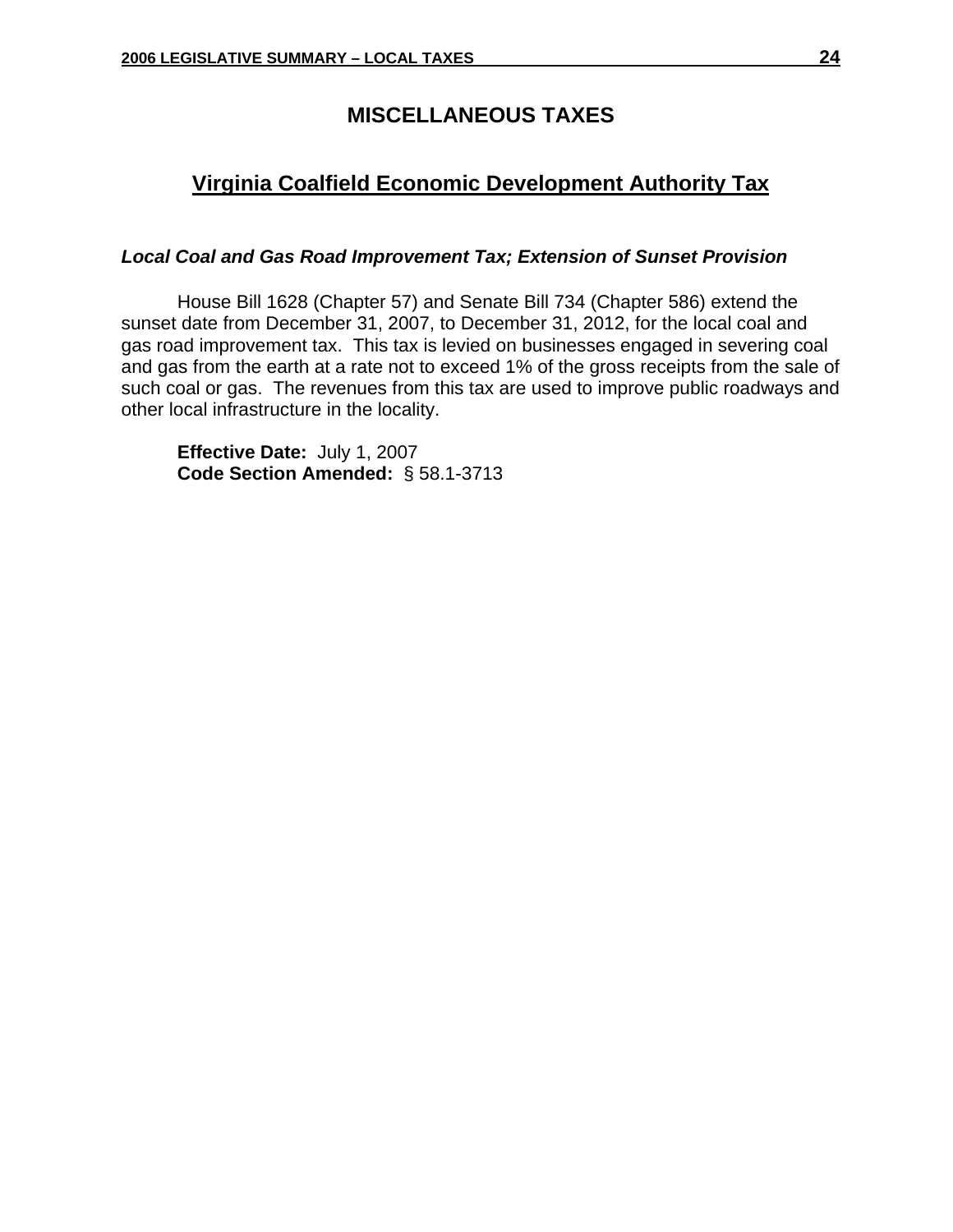## **Transient Occupancy Tax**

## *Maximum Amount Northampton County May Charge*

House Bill 1714 (Chapter 86) and Senate Bill 904 (Chapter 596) allow the transient occupancy tax in Northampton County to be increased to 5%. The 3% additional revenue collected from Northampton County must be designated and spent for promoting tourism, marketing of tourism or initiatives that attract travelers to the county and generate tourism revenues in Northampton County.

 **Effective Date:** July 1, 2007 **Code Section Amended:** § 58.1-3819

#### *Maximum Amount Amherst County May Charge*

Senate Bill 811 (Chapter 767) allows the transient occupancy tax in Amherst County to be increased to 5%. The 3% additional revenue collected from Amherst County must be designated and spent for promoting tourism, marketing of tourism or initiatives that attract travelers to the county and generate tourism revenues in Amherst County.

**Effective Date:** July 1, 2007 **Code Section Added:** § 58.1-3819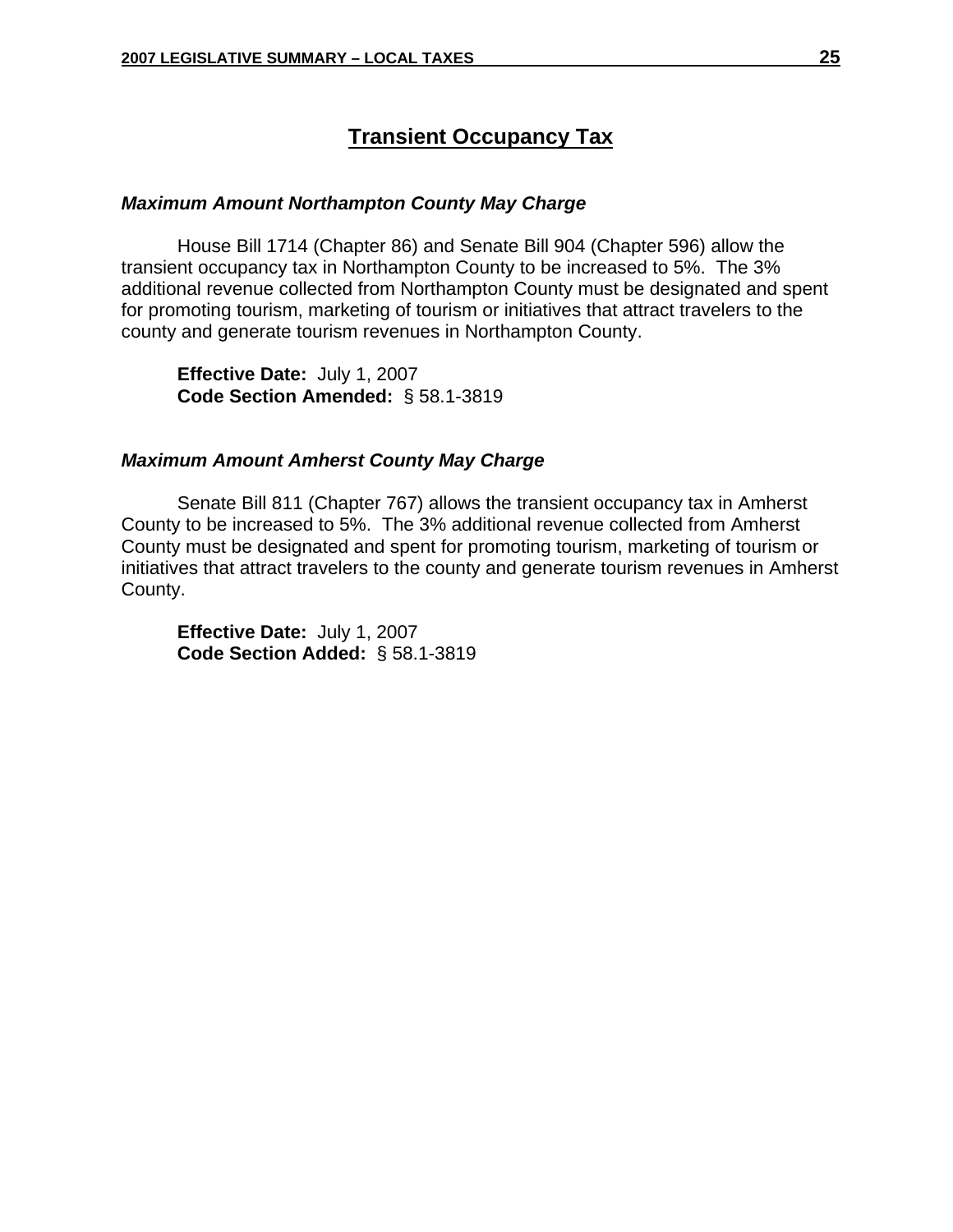## **LEGISLATIVE**

## **STUDIES**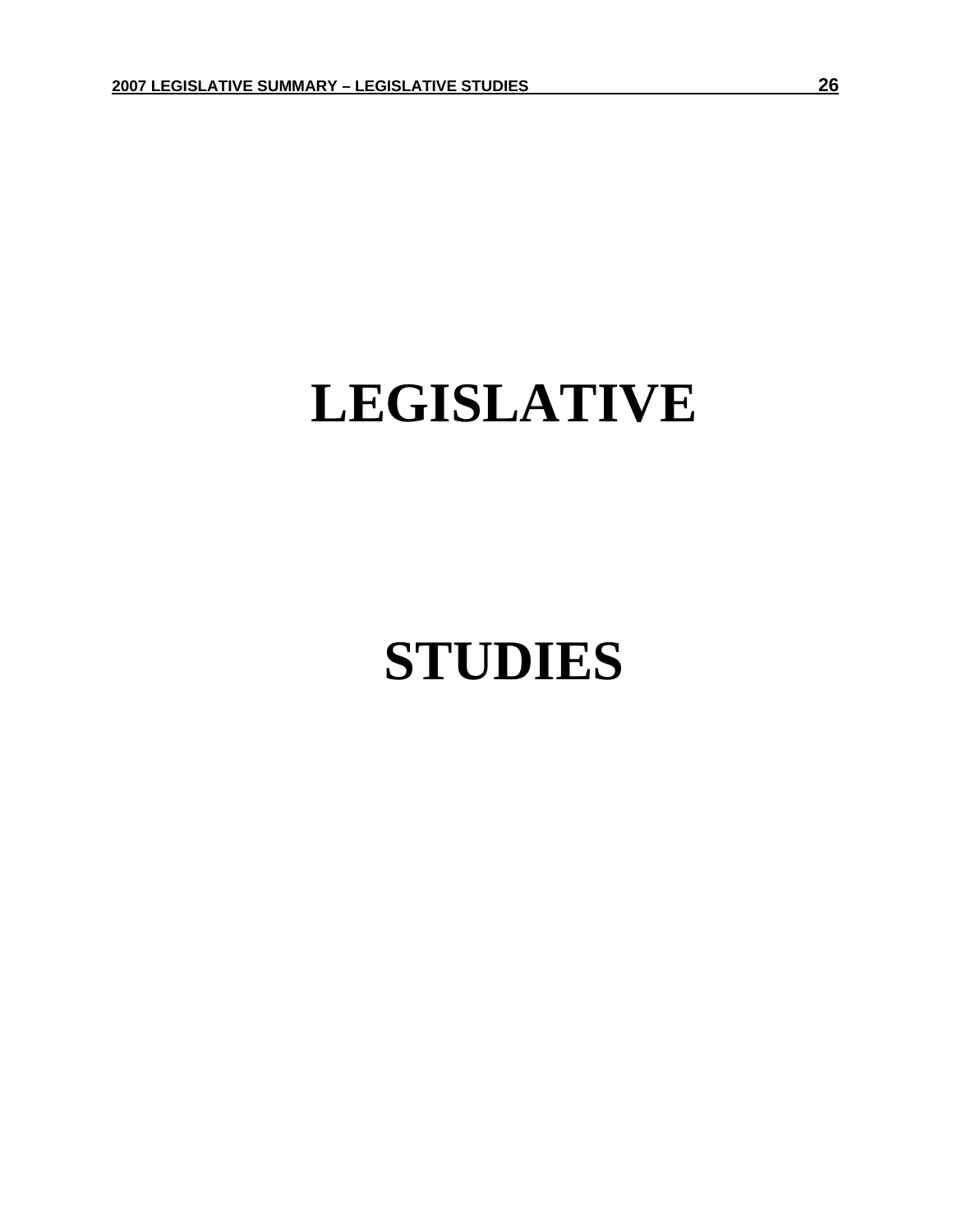### *Study of Adoption Incentives in Other States*

 Senate Joint Resolution 377 requests that TAX examine the financial incentives offered by other states in order to support adoption. These incentives include tax credits, deductions, exemptions, and subsidy programs, including potential credits to pay for the college tuition of adopted children. TAX is required to complete its meetings by November 30, 2007, and to issue a report no later than the first day of the 2008 Regular Session of the General Assembly

## *Study Tax Impact of Electric Utility Re-regulation*

 House Bill 2068 (Chapter 888) and Senate Bill 1416 (Chapter 933) advances the expiration date of the capped rate period from December 31, 2010 to December 31, 2008, establishes a new mechanism for regulating the rates of investor owned electric utilities, and limits the ability of most consumers to purchase electric generation service from competing suppliers. The bills also direct TAX to conduct an analysis of the potential implications of the provisions of this act, as compared to previous law, on the system of taxation of the Commonwealth and the revenues generated thereby, and report its findings and any recommendations with respect thereto to the Commission on Electric Utility Restructuring by November 1, 2007.

**Effective Date:** July 1, 2007 **Code Sections Amended:** §§ 56-233.1, 56-234.2, 56-235.2, 56-235.6, 56- 249.6, 56-576 through 56-581, 56-582, 56-584, 56-585, 56-587, 56-589, 56-590 and 56-594 **Code Sections Added:** §§ 56-585.1, 56-585.2 and 56-585.3 **Code Sections Repealed:** §§ 56-581.1 and 56-583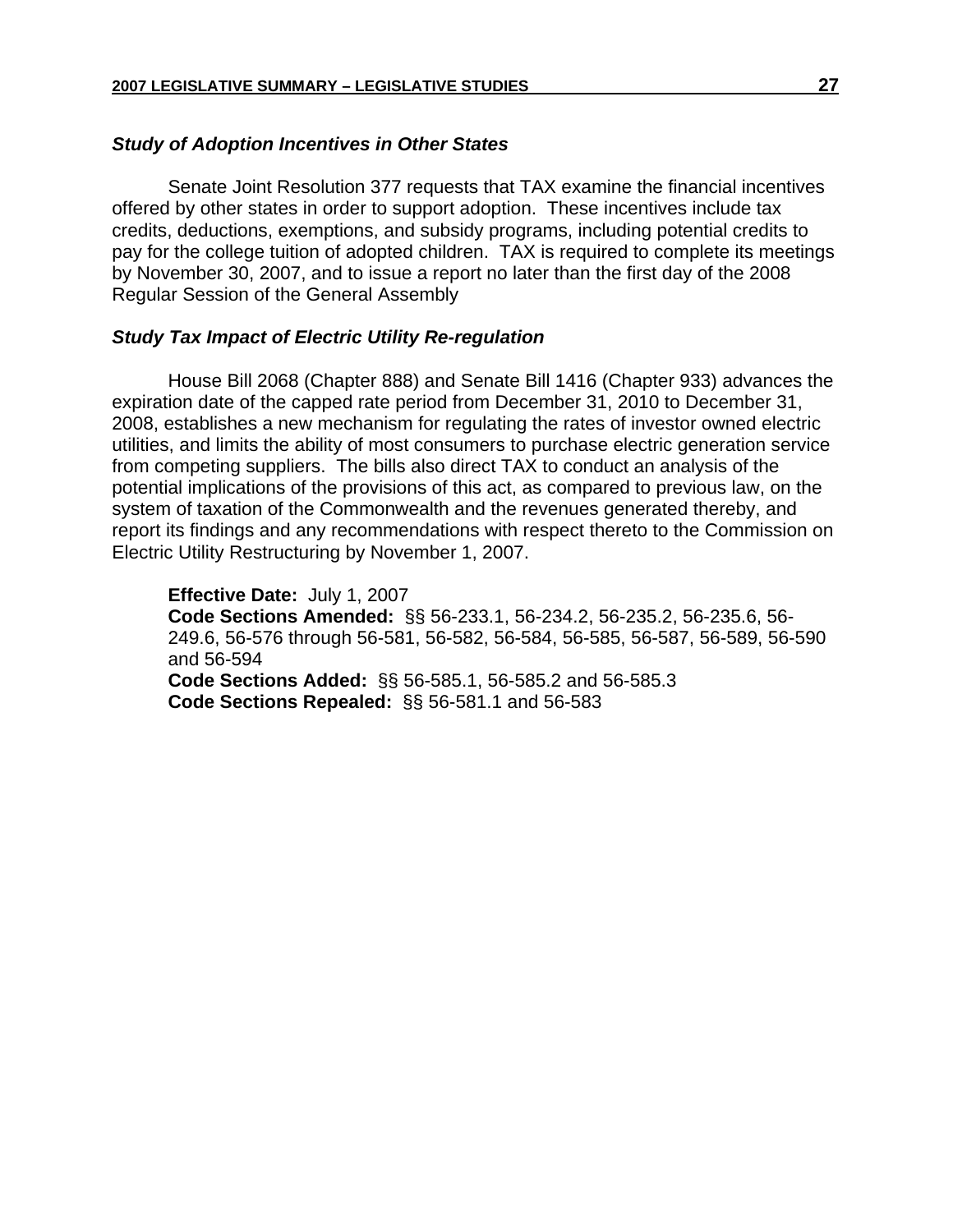## **INDEXES**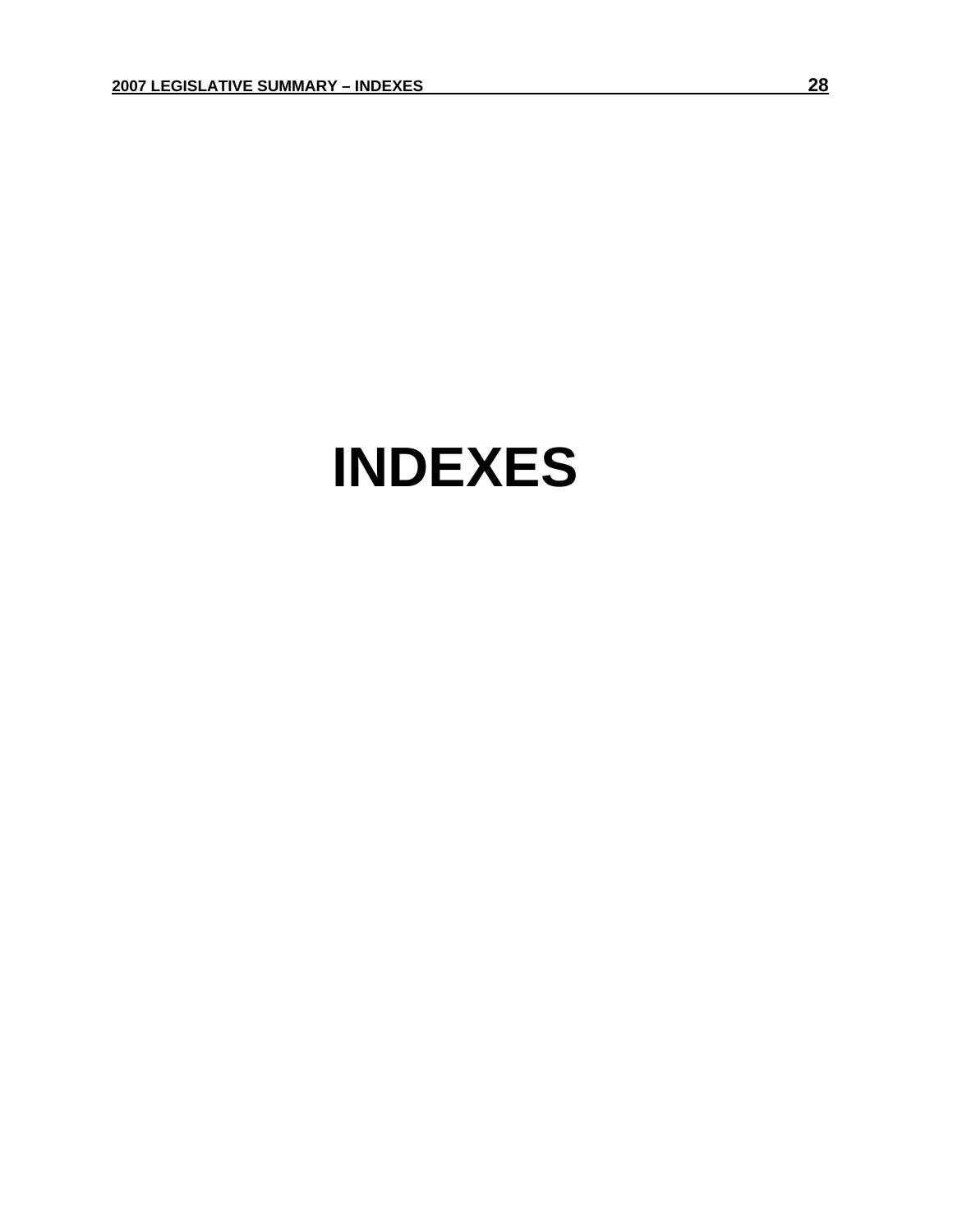## **INDEX BY CODE SECTION**

| <b>VA CODE §</b><br><b>BILL#</b> |         | <b>SUBJECT MATTER</b>                        | <b>PAGE</b>      |
|----------------------------------|---------|----------------------------------------------|------------------|
|                                  |         |                                              |                  |
| $2.2 - 1514$                     | HB 3202 | <b>Transportation Funding</b>                | $\overline{c}$   |
| 10.1-1188                        | HB 3202 | <b>Transportation Funding</b>                | $\overline{2}$   |
| 13.1-1002                        |         | HB 2292 & SB 794 Exemptions for Merging LLCs | 14               |
| 13.1-1020                        |         | HB 2292 & SB 794 Exemptions for Merging LLCs | 14               |
| 13.1-1123                        |         | HB 2292 & SB 794 Exemptions for Merging LLCs | 14               |
| 15.2-2223.1                      | HB 3202 | <b>Transportation Funding</b>                | $\mathbf 2$      |
| 15.2-2317                        | HB 3202 | <b>Transportation Funding</b>                | $\overline{2}$   |
| 15.2-2318                        | HB 3202 | <b>Transportation Funding</b>                | $\overline{2}$   |
| 15.2-2319                        | HB 3202 | <b>Transportation Funding</b>                | $\overline{2}$   |
| 15.2-2320                        | HB 3202 | <b>Transportation Funding</b>                | $\overline{2}$   |
| 15.2-2321                        | HB 3202 | <b>Transportation Funding</b>                | $\overline{2}$   |
| 15.2-2322                        | HB 3202 | <b>Transportation Funding</b>                | $\overline{2}$   |
| 15.2-2323                        | HB 3202 | <b>Transportation Funding</b>                | $\overline{2}$   |
| 15.2-2324                        | HB 3202 | <b>Transportation Funding</b>                | $\mathbf 2$      |
| 15.2-2325                        | HB 3202 | <b>Transportation Funding</b>                | $\overline{2}$   |
| 15.2-2326                        | HB 3202 | <b>Transportation Funding</b>                | $\overline{2}$   |
| 15.2-2327                        | HB 3202 | <b>Transportation Funding</b>                | $\overline{2}$   |
| 15.2-2329                        | HB 3202 | <b>Transportation Funding</b>                | $\overline{c}$   |
| 15.2-2329                        | HB 3202 | <b>Transportation Funding</b>                | $\overline{2}$   |
| 15.2-2403                        | HB 3202 | <b>Transportation Funding</b>                | $\overline{2}$   |
| 15.2-2403.1                      | HB 3202 | <b>Transportation Funding</b>                | $\overline{2}$   |
| 15.2-4838.1                      | HB 3202 | <b>Transportation Funding</b>                | $\overline{2}$   |
| 15.2-4839                        | HB 3202 | <b>Transportation Funding</b>                | $\mathbf 2$      |
| 15.2-4840                        | HB 3202 | <b>Transportation Funding</b>                | $\overline{2}$   |
| 30-278                           | HB 3202 | <b>Transportation Funding</b>                | $\mathbf 2$      |
| 30-282                           | HB 3202 | <b>Transportation Funding</b>                | $\overline{2}$   |
| $33.1 - 3$                       | HB 3202 | <b>Transportation Funding</b>                | $\overline{2}$   |
| 33.1-19.1                        | HB 3202 | <b>Transportation Funding</b>                | $\mathbf 2$      |
| 33.1-23.03                       | HB 3202 | <b>Transportation Funding</b>                | $\boldsymbol{2}$ |
| 33.1-23.03:8                     | HB 3202 | <b>Transportation Funding</b>                | $\mathbf 2$      |
| 33.1-23.4:01                     | HB 3202 | <b>Transportation Funding</b>                | $\boldsymbol{2}$ |
| 33.1-223.2:12                    | HB 3202 | <b>Transportation Funding</b>                | $\mathbf 2$      |
| 33.1-268                         | HB 3202 | <b>Transportation Funding</b>                | $\overline{c}$   |
| 33.1-269                         | HB 3202 | <b>Transportation Funding</b>                | $\overline{2}$   |
| 33.1-277                         | HB 3202 | <b>Transportation Funding</b>                | $\overline{c}$   |
| 33.1-391.15                      | HB 3202 | <b>Transportation Funding</b>                | $\overline{c}$   |
| 33.1-391.6                       | HB 3202 | <b>Transportation Funding</b>                | $\overline{2}$   |
| 46.2-206.1                       | HB 3202 | <b>Transportation Funding</b>                | $\mathbf 2$      |
| 46.2-694                         | HB 3202 | <b>Transportation Funding</b>                | $\overline{2}$   |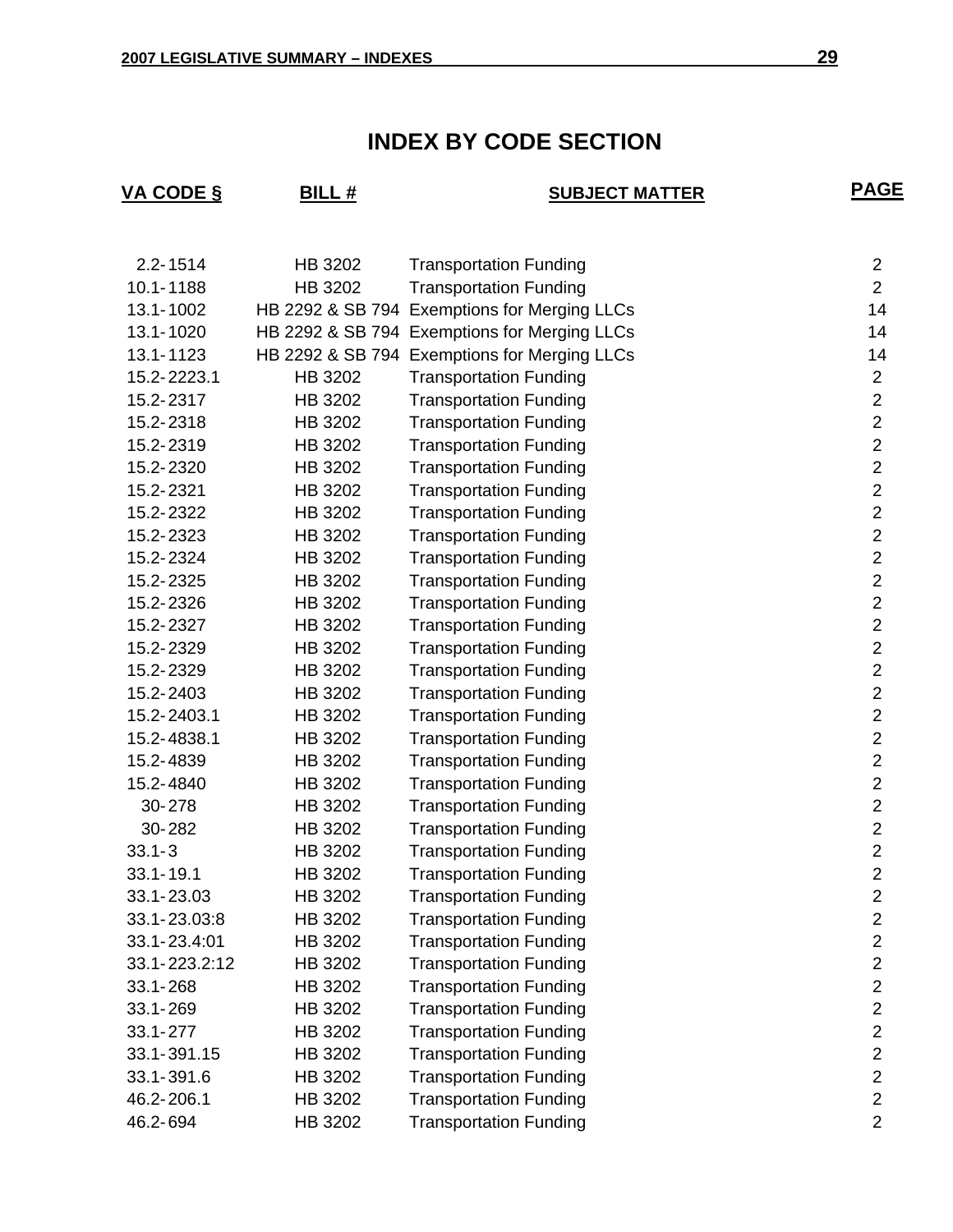| 46.2-694.1  | HB 3202          | <b>Transportation Funding</b>                                                                                                         | $\overline{2}$ |
|-------------|------------------|---------------------------------------------------------------------------------------------------------------------------------------|----------------|
| 46.2-697    | HB 3202          | <b>Transportation Funding</b>                                                                                                         | $\overline{2}$ |
| 46.2-702.1  | HB 3202          | <b>Transportation Funding</b>                                                                                                         | $\overline{2}$ |
| 46.2-752    | HB 2362          | Local Tax and License Fees on Motor Vehicles, Trailers<br>and Semitrailers; Exemption for Certain Law<br><b>Enforcement Officials</b> | 17             |
| 46.2-755.1  | HB 3202          | <b>Transportation Funding</b>                                                                                                         | $\overline{2}$ |
| 46.2-755.2  | HB 3202          | <b>Transportation Funding</b>                                                                                                         | $\overline{2}$ |
| 46.2-1135   | HB 3202          | <b>Transportation Funding</b>                                                                                                         | $\overline{2}$ |
| 46.2-1167.1 | HB 3202          | <b>Transportation Funding</b>                                                                                                         | $\overline{2}$ |
| 56-233.1    |                  | HB 2068 & SB 1416 Study Tax Impact of Electric Utility Re-regulation                                                                  | 27             |
| 56-234.2    |                  | HB 2068 & SB 1416 Study Tax Impact of Electric Utility Re-regulation                                                                  | 27             |
| 56-235.2    |                  | HB 2068 & SB 1416 Study Tax Impact of Electric Utility Re-regulation                                                                  | 27             |
| 56-235.6    |                  | HB 2068 & SB 1416 Study Tax Impact of Electric Utility Re-regulation                                                                  | 27             |
| 56-249.6    |                  | HB 2068 & SB 1416 Study Tax Impact of Electric Utility Re-regulation                                                                  | 27             |
| 56-322      | <b>SB 785</b>    | Deduction for Contributions to Virginia College Savings<br>Plan                                                                       | 6              |
| 56-576      |                  | HB 2068 & SB 1416 Study Tax Impact of Electric Utility Re-regulation                                                                  | 27             |
| 56-577      |                  | HB 2068 & SB 1416 Study Tax Impact of Electric Utility Re-regulation                                                                  | 27             |
| 56-578      |                  | HB 2068 & SB 1416 Study Tax Impact of Electric Utility Re-regulation                                                                  | 27             |
| 56-579      |                  | HB 2068 & SB 1416 Study Tax Impact of Electric Utility Re-regulation                                                                  | 27             |
| 56-580      |                  | HB 2068 & SB 1416 Study Tax Impact of Electric Utility Re-regulation                                                                  | 27             |
| 56-581      |                  | HB 2068 & SB 1416 Study Tax Impact of Electric Utility Re-regulation                                                                  | 27             |
| 56-581.1    |                  | HB 2068 & SB 1416 Study Tax Impact of Electric Utility Re-regulation                                                                  | 27             |
| 56-582      |                  | HB 2068 & SB 1416 Study Tax Impact of Electric Utility Re-regulation                                                                  | 27             |
| 56-583      |                  | HB 2068 & SB 1416 Study Tax Impact of Electric Utility Re-regulation                                                                  | 27             |
| 56-584      |                  | HB 2068 & SB 1416 Study Tax Impact of Electric Utility Re-regulation                                                                  | 27             |
| 56-585      |                  | HB 2068 & SB 1416 Study Tax Impact of Electric Utility Re-regulation                                                                  | 27             |
| 56-585.1    |                  | HB 2068 & SB 1416 Study Tax Impact of Electric Utility Re-regulation                                                                  | 27             |
| 56-585.2    |                  | HB 2068 & SB 1416 Study Tax Impact of Electric Utility Re-regulation                                                                  | 27             |
| 56-585.3    |                  | HB 2068 & SB 1416 Study Tax Impact of Electric Utility Re-regulation                                                                  | 27             |
| 56-587      |                  | HB 2068 & SB 1416 Study Tax Impact of Electric Utility Re-regulation                                                                  | 27             |
| 56-589      |                  | HB 2068 & SB 1416 Study Tax Impact of Electric Utility Re-regulation                                                                  | 27             |
| 56-590      |                  | HB 2068 & SB 1416 Study Tax Impact of Electric Utility Re-regulation                                                                  | 27             |
| 56-594      |                  | HB 2068 & SB 1416 Study Tax Impact of Electric Utility Re-regulation                                                                  | 27             |
| 58.1-113    | HB 2022          | Nonprofit Hospitals Must Provide Returns and<br>Information to the Department of Taxation                                             | 5              |
| 58.1-301    | HB1696 & SB 1105 | Advancement of Virginia's Fixed Date Conformity with<br>the Internal Revenue Code                                                     | 4              |
| 58.1-312    | HB 2920          | <b>Abusive Tax Avoidance Transactions</b>                                                                                             | 8              |
| 58.1-321    |                  | HB 3022 & SB 778 Filing Threshold and Personal Exemption Amounts for<br>Individual Income Tax                                         | 5              |
| 58.1-322    | HB 2220          | Deduction for Unreimbursed Organ Donation Expenses                                                                                    | 5              |
| 58.1-322    | HB 3022 & SB 778 | Filing Threshold and Personal Exemption Amounts for<br>Individual Income Tax                                                          | 5              |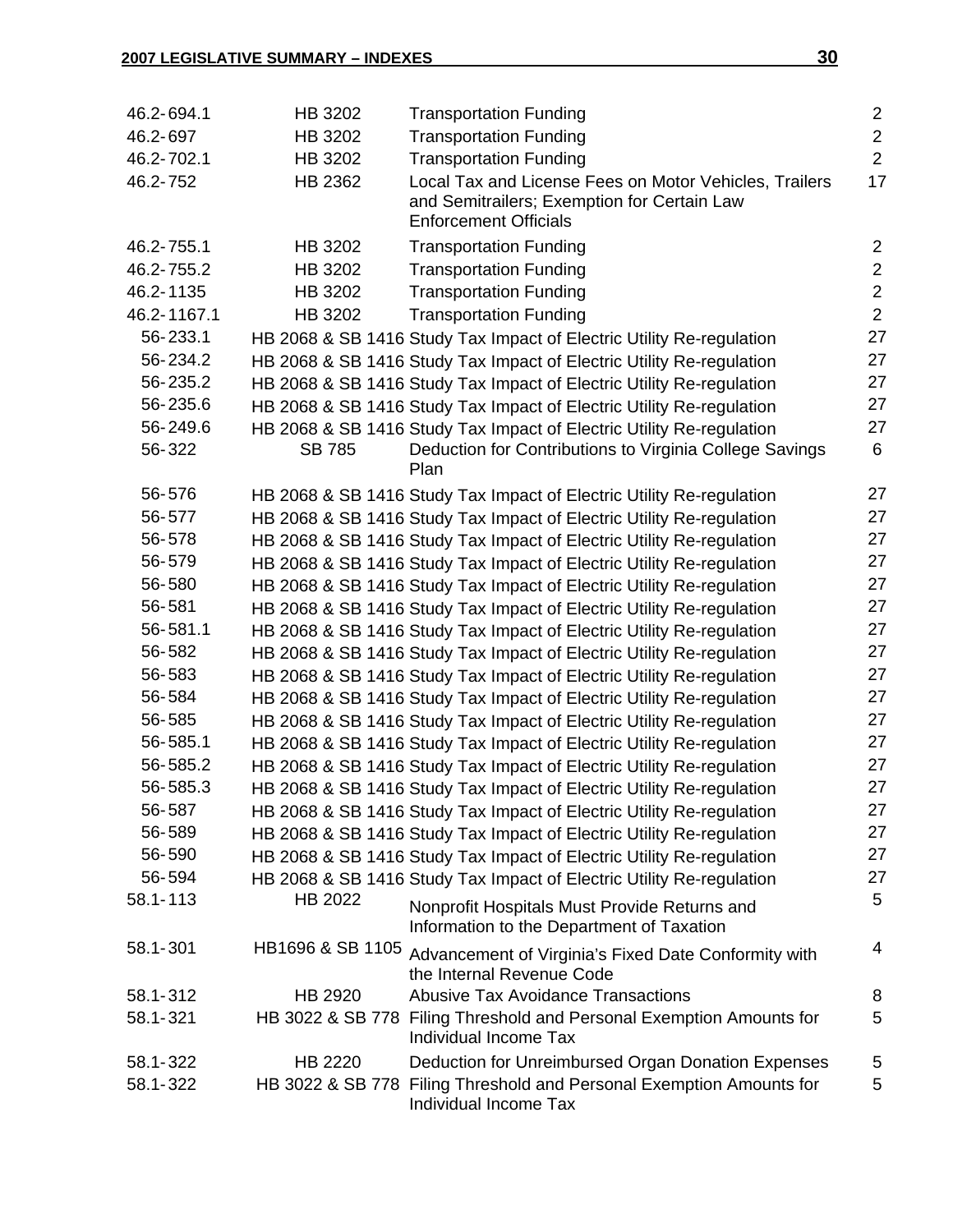| 58.1-322    | SB 1283                      | Shareholders of S Corporations Subject to the Bank<br><b>Franchise Tax</b>                                  | 9              |
|-------------|------------------------------|-------------------------------------------------------------------------------------------------------------|----------------|
| 58.1-344.3  | HB 2525                      | Voluntary Contribution to the Spay and Neuter Fund                                                          | $\overline{7}$ |
| 58.1-344.3  | SB 2602                      | Voluntary Contribution to Public Libraries and<br>Celebrating Special Children, Inc.                        | $\overline{7}$ |
| 58.1-344.3  | <b>SB 954</b>                | Voluntary Contribution to the Department of Aging                                                           | 8              |
| 58.1-399.7  | HB 2498 & SB 791             | Residential Tax Credit for Increased Accessibility and<br>Visitability                                      | 6              |
| 58.1-439.7  | HB 3044 & SB 870             | Income Tax Credit for the Purchase of Machinery and<br><b>Equipment for Processing Recyclable Materials</b> | 9              |
| 58.1-472    | HB 2284                      | Change in Date by Which Employers' Withholding<br><b>Returns Must be Filed</b>                              | 6              |
| 58.1-478.1  | SB 862                       | Withholding Tax; Information Furnished                                                                      | 15             |
| 58.1-486.1  | SB 1238                      | Withholding Tax for Pass-Through Entities                                                                   | 8              |
| 58.1-486.2  | SB 1238                      | Withholding Tax for Pass-Through Entities                                                                   | 8              |
| 58.1-602    | HB 2148                      | <b>Exemption for railroad Rolling Stock</b>                                                                 | 10             |
| 58.1-605    | HB 3202                      | <b>Transportation Funding</b>                                                                               | $\overline{2}$ |
| 58.1-606    | HB 3202                      | <b>Transportation Funding</b>                                                                               | $\overline{2}$ |
| 58.1-609.1  | HB 1678 & SB 867             | Sales Tax Holiday for Energy Star Qualified Products                                                        | 11             |
| 58.1-609.10 | <b>HB 1640</b>               | Sales Tax Exemption for Alternative Fuel Burning Stoves                                                     | 10             |
| 58.1-609.10 | HB 2724                      | Exemption for Property Used in the Care and<br>Maintenance of a Nonprofit Church                            | 12             |
| 58.1-609.11 | HB 2545, HB 3062<br>& SB 743 | Modified Audit Requirements for Nonprofits                                                                  | 11             |
| 58.1-609.3  | HB 2148                      | <b>Exemption for railroad Rolling Stock</b>                                                                 | 10             |
| 58.1-609.6  | HB 1674 & SB 999             | Extend the Sunset Date for Textbooks and Educational<br>Materials Distributed to Educators Free of Charge   | 10             |
| 58.1-611.3  | SB 1167                      | Sales Tax Holiday for Hurricane Preparedness<br>Equipment                                                   | 12             |
| 58.1-625    | HB 1678 & SB 867             | Sales Tax Holiday for Energy Star Qualified Products                                                        | 11             |
| 58.1-625    | <b>SB 1167</b>               | Sales Tax Holiday for Hurricane Preparedness<br>Equipment                                                   | 12             |
| 58.1-625.1  | HB 3202                      | <b>Transportation Funding</b>                                                                               | $\overline{2}$ |
| 58.1-626    | HB 1678 & SB 867             | Sales Tax Holiday for Energy Star Qualified Products                                                        | 11             |
| 58.1-626    | SB 1167                      | Sales Tax Holiday for Hurricane Preparedness<br>Equipment                                                   | 12             |
| 58.1-648    | HB 2723                      | <b>Exemption for Military Base Customers</b>                                                                | 13             |
| 58.1-802    | HB 2059 & SB 822             | <b>Clarification of Rate Applied</b>                                                                        | 14             |
| 58.1-802.1  | HB 3202                      | <b>Transportation Funding</b>                                                                               | $\overline{2}$ |
| 58.1-811    | HB 3202                      | <b>Transportation Funding</b>                                                                               | $\overline{2}$ |
| 58.1-811    | HB 2292 & SB 794             | <b>Exemptions for Merging LLCs</b>                                                                          | 14             |
| 58.1-815.4  | HB 3202                      | <b>Transportation Funding</b>                                                                               | $\overline{2}$ |
| 58.1-1505   | <b>SB 1172</b>               | <b>Exemption for Certain Aircraft</b>                                                                       | 13             |
| 58.1-1724.2 | HB 3202                      | <b>Transportation Funding</b>                                                                               | $\overline{c}$ |
| 58.1-1724.7 | HB 3202                      | <b>Transportation Funding</b>                                                                               | $\overline{2}$ |
| 58.1-1803   | HB 2135                      | <b>Collection of Taxes</b>                                                                                  | 15             |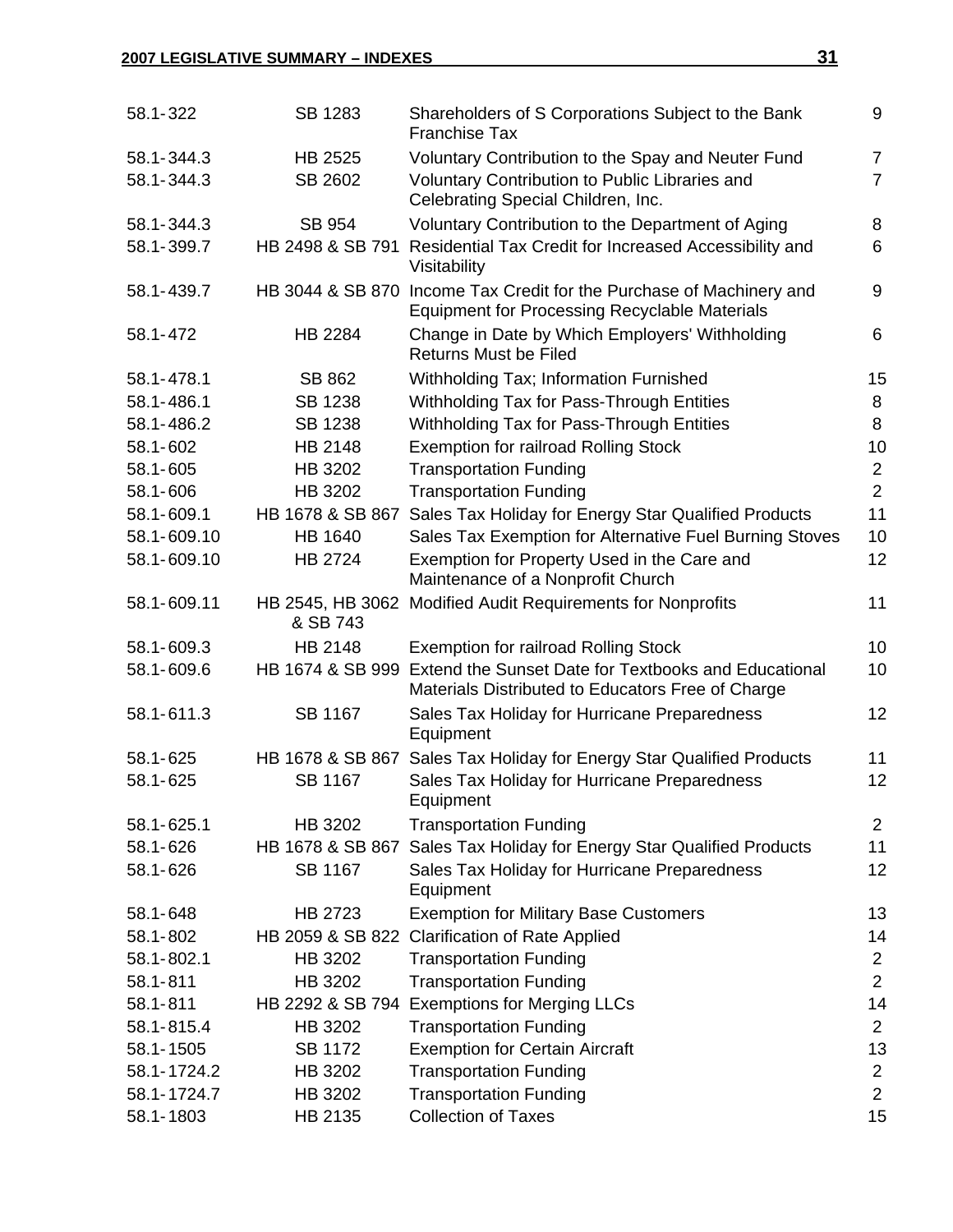| 58.1-1821   | HB 2135        | <b>Collection of Taxes</b>                                                                 | 15             |
|-------------|----------------|--------------------------------------------------------------------------------------------|----------------|
| 58.1-2217   | HB 3202        | <b>Transportation Funding</b>                                                              | $\overline{2}$ |
| 58.1-2249   | HB 3202        | <b>Transportation Funding</b>                                                              | $\overline{2}$ |
| 58.1-2289   | HB 3202        | <b>Transportation Funding</b>                                                              | $\overline{2}$ |
| 58.1-2402.1 | HB 3202        | <b>Transportation Funding</b>                                                              | $\overline{2}$ |
| 58.1-2403   | HB 3202        | <b>Transportation Funding</b>                                                              | $\overline{2}$ |
| 58.1-2425   | HB 3202        | <b>Transportation Funding</b>                                                              | $\overline{2}$ |
| 58.1-2531   | HB 3202        | <b>Transportation Funding</b>                                                              | $\overline{2}$ |
| 58.1-2701   | HB 3202        | <b>Transportation Funding</b>                                                              | $\overline{2}$ |
| 58.1-2706   | HB 3202        | <b>Transportation Funding</b>                                                              | $\overline{2}$ |
| 58.1-3210   | SB 1265        | Deferral of Tax for Certain Elderly and Disabled                                           | 22             |
| 58.1-3211   | <b>HB 1744</b> | <b>Exemptions for Elderly or Disabled</b>                                                  | 20             |
| 58.1-3211   | <b>SB 788</b>  | Real Estate Tax; Elderly and Permanently and Totally<br><b>Disabled</b>                    | 21             |
| 58.1-3211.1 | SB 1265        | Deferral of Tax for Certain Elderly and Disabled                                           | 20             |
| 58.1-3213   | SB 1265        | Deferral of Tax for Certain Elderly and Disabled                                           | 20             |
| 58.1-3215   | SB 1265        | Deferral of Tax for Certain Elderly and Disabled                                           | 20             |
| 58.1-3221.1 | HB 3202        | <b>Transportation Funding</b>                                                              | $\overline{2}$ |
| 58.1-3221.2 | HB 3202        | <b>Transportation Funding</b>                                                              | $\overline{2}$ |
| 58.1-3221.2 | HB 2618        | <b>Classification of Energy Efficient Buildings</b>                                        | 19             |
| 58.1-3330   |                | HB 3093 & SB 848 Notice of Change in Assessment                                            | 21             |
| 58.1-3506   |                | HB 2013 & SB 1171 Separate Classification For Certain Aircraft                             | 17             |
| 58.1-3506   | HB 2385        | Separate Classification for Wireless Broadband                                             | 18             |
| 58.1-3507   | HB 2181        | Uniform Statewide Statutory Classification for Idle<br>Machinery                           | 23             |
| 58.1-3523   | <b>HB 1880</b> | Personal Property Tax Relief                                                               | 17             |
| 58.1-3523   | HB 2975        | Personal Property Tax Relief: Qualifying Vehicles                                          | 18             |
| 58.1-3713   |                | HB 1628 & SB 734 Local Coal and Gas Road Improvement Tax; Extension<br>of Sunset Provision | 24             |
| 58.1-3732   |                | HB 1695 & SB 772 Motor Fuels Tax Exemption                                                 | 22             |
| 58.1-3819   |                | HB 1714 & SB 904 Maximum Amount Northampton County May Charge                              | 25             |
| 58.1-3819   | SB 811         | Maximum Amount Amherst County May Charge                                                   | 25             |
| 58.1-3825.1 | HB 3202        | <b>Transportation Funding</b>                                                              | $\overline{2}$ |
| 58.1-3916   |                | HB 2013 & SB 1171 Separate Classification For Certain Aircraft                             | 17             |
| 58.1-3921   | HB 2390        | <b>Duties of Treasurers</b>                                                                | 18             |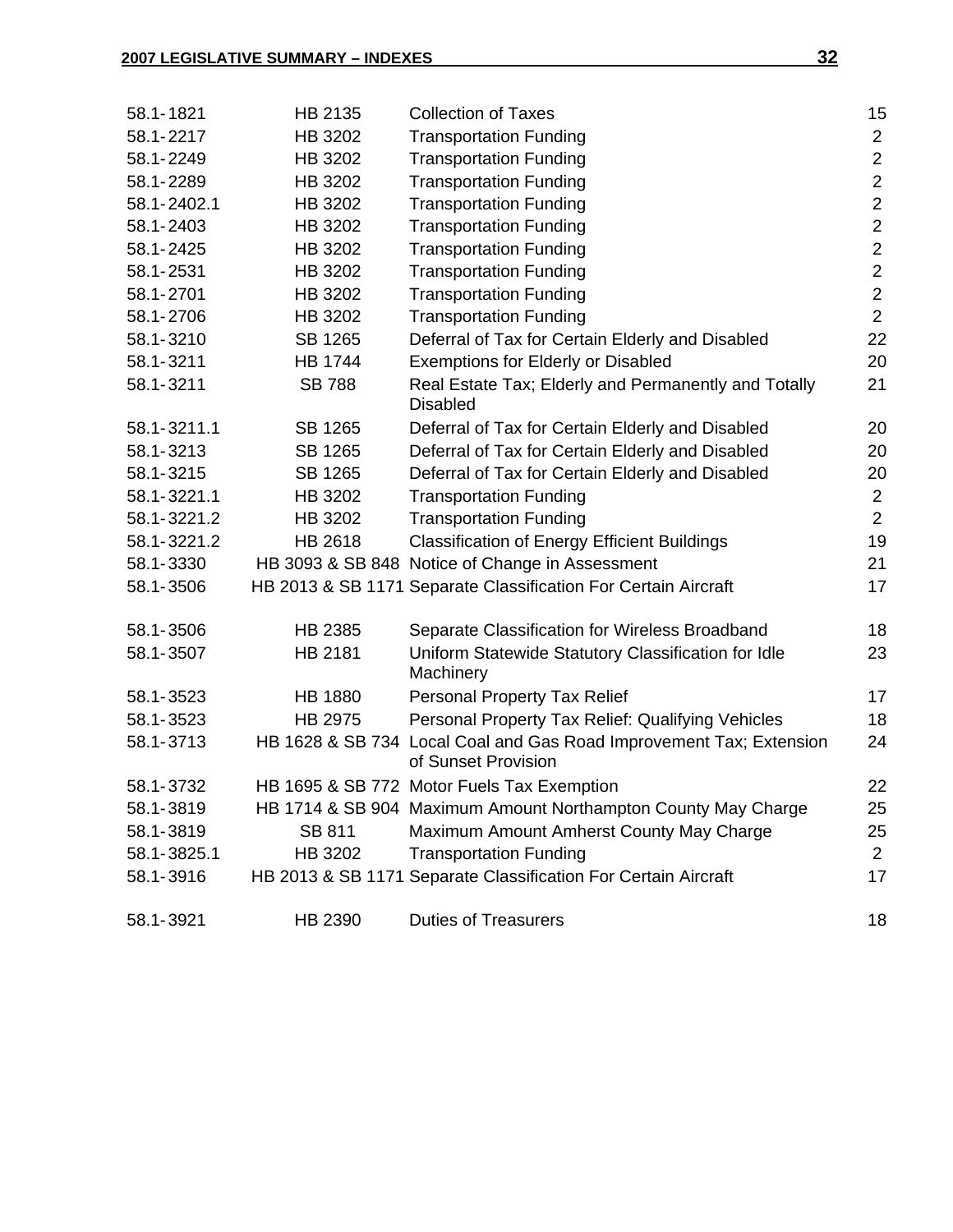## **INDEX BY BILL NUMBER**

| <b>BILL#</b> | <b>CHAPTER</b> | <b>SUBJECT MATTER</b>                                                                                                       | <b>PAGE</b>     |
|--------------|----------------|-----------------------------------------------------------------------------------------------------------------------------|-----------------|
| HB 1628      | 57             | Local Coal and Gas Road Improvement Tax; Extension of<br><b>Sunset Provision</b>                                            | 24              |
| HB 1640      | 84             | Sales Tax Exemption for Alternative Fuel Burning Stoves                                                                     | 10              |
| HB 1674      | 58             | Extend the Sunset Date for Textbooks and Educational Materials<br>Distributed to Educators Free of Charge                   | 10              |
| HB 1678      | 176            | Sales Tax Holiday for Energy Star Qualified Products                                                                        | 11              |
| HB 1695      | 85             | <b>Motor Fuels Tax Exemption</b>                                                                                            | 22              |
| HB 1696      | 59             | Advancement of Virginia's Fixed Date Conformity with the<br><b>Internal Revenue Code</b>                                    | 4               |
| HB 1714      | 86             | Maximum Amount Northampton County May Charge                                                                                | 25              |
| HB 1744      | 60             | <b>Exemptions for Elderly or Disabled</b>                                                                                   | 19              |
| HB 1880      | 314            | <b>Personal Property Tax Relief</b>                                                                                         | 18              |
| HB 2013      | 88             | Separate Classification For Certain Aircraft                                                                                | 17              |
| HB 2022      | 746            | Nonprofit Hospitals Must Provide Returns and Information to the<br>Department of Taxation                                   | 5               |
| HB 2059      | 748            | <b>Clarification of Rate Applied</b>                                                                                        | 14              |
| HB 2135      | 750            | <b>Collection of Taxes</b>                                                                                                  | 15              |
| HB 2148      | 751            | <b>Exemption for Railroad Rolling Stock</b>                                                                                 | 10              |
| HB 2181      | 191            |                                                                                                                             | 23              |
|              |                | Uniform Statewide Statutory Classification for Idle Machinery                                                               |                 |
| HB 2220      | 636            | Deduction for Unreimbursed Organ Donation Expenses                                                                          | 5               |
| HB 2284      | 753            | Change in Date by Which Employers' Withholding Returns Must<br>be Filed                                                     | 6               |
| HB 2292      | 639            | <b>Exemptions for Merging LLCs</b>                                                                                          | 14              |
| HB 2362      | 865            | Local Tax and License Fees on Motor Vehicles, Trailers and<br>Semitrailers; Exemption for Certain Law Enforcement Officials | 17              |
| HB 2385      | 322            | Separate Classification for Wireless Broadband                                                                              | 18              |
| HB 2390      | 867            | <b>Duties of Treasurers</b>                                                                                                 | 18              |
| HB 2498      | 68             | Residential Tax Credit for Increased Accessibility and Visitability                                                         | $6\phantom{1}6$ |
| HB 2525      | 69             | Voluntary Contribution to the Spay and Neuter Fund                                                                          | $\overline{7}$  |
| HB 2545      | 698            | <b>Modified Audit Requirements for Nonprofits</b>                                                                           | 11              |
| HB 2602      | 70             | Voluntary Contribution to Public Libraries and Celebrating<br>Special Children, Inc.                                        | $\overline{7}$  |
| HB 2618      | 328            | <b>Classification of Energy Efficient Buildings</b>                                                                         | 19              |
| HB 2723      | 811            | <b>Exemption for Military Base Customers</b>                                                                                | 13              |
| HB 2724      | 758            | Exemption for Property Used in the Care and Maintenance of a<br>Nonprofit Church                                            | 12              |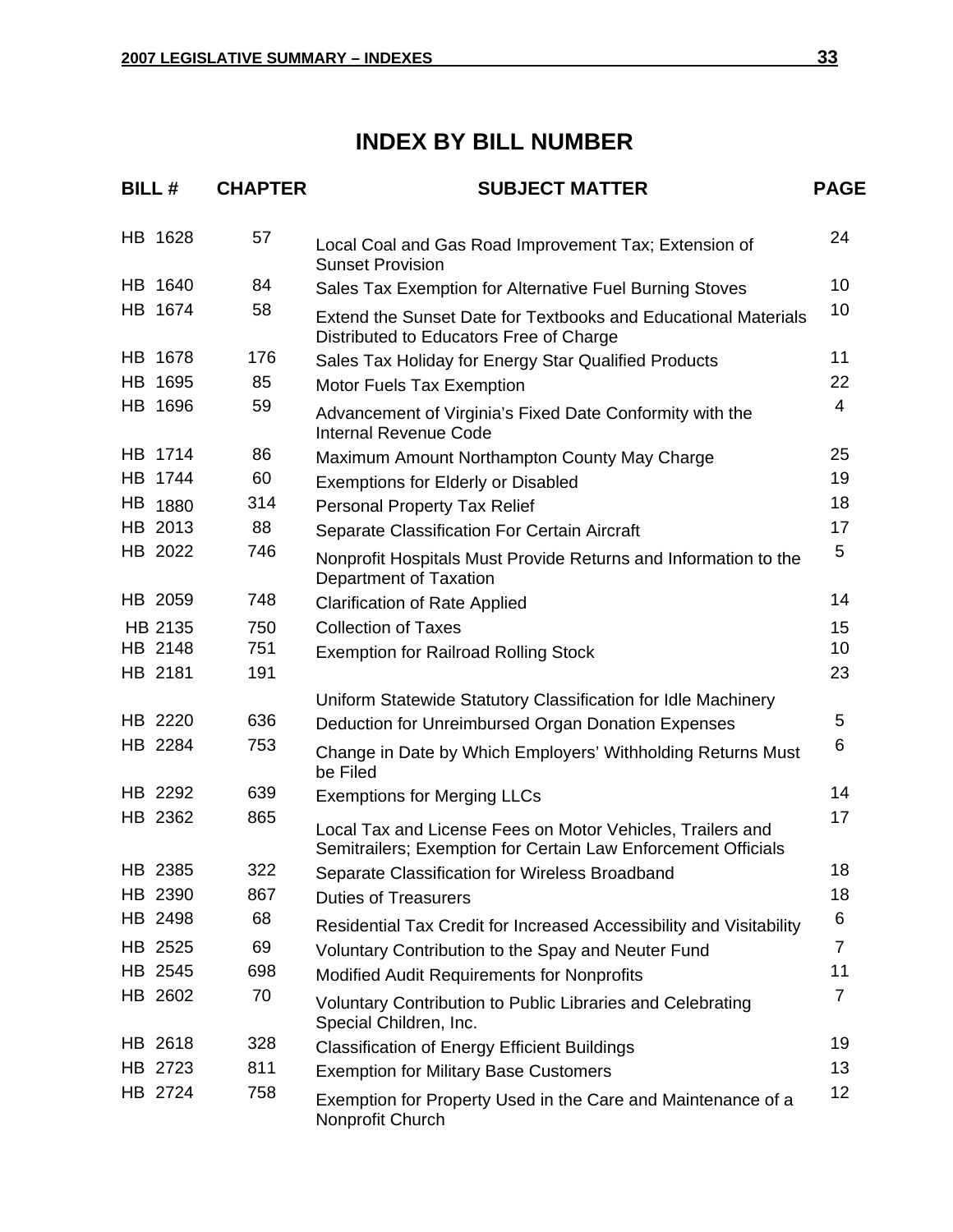| HB 2920 | 524 | <b>Abusive Tax Avoidance Transactions</b>                                                                        | 8              |
|---------|-----|------------------------------------------------------------------------------------------------------------------|----------------|
| HB 2975 | 815 | Personal Property Tax Relief: Qualifying Vehicles                                                                | 18             |
| HB 3022 | 527 | Filing Threshold and Personal Exemption Amounts for Individual<br>Income Tax                                     | 5              |
| HB 3044 | 529 | Income Tax Credit for the Purchase of Machinery and Equipment<br>for Processing Recyclable Materials             | 9              |
| HB 3062 | 704 | <b>Modified Audit Requirements for Nonprofits</b>                                                                | 11             |
| HB 3093 | 344 | Notice of Change in Assessment                                                                                   | 21             |
| HB 3202 | 846 | <b>Transportation Funding</b>                                                                                    | $\overline{2}$ |
| HB 2068 | 888 | Study Tax Impact of Electric Utility Re-regulation                                                               | 27             |
| SB 734  | 586 | Local Coal and Gas Road Improvement Tax; Extension of<br><b>Sunset Provision</b>                                 | 24             |
| SB 743  | 709 | <b>Modified Audit Requirements for Nonprofits</b>                                                                | 11             |
| SB 772  | 834 | <b>Motor Fuels Tax Exemption</b>                                                                                 | 22             |
| SB 778  | 543 | Filing Threshold and Personal Exemption Amounts for Individual<br>Income Tax                                     | 5              |
| SB 785  | 942 |                                                                                                                  | 6              |
|         |     | Deduction for Contributions to Virginia College Savings Plan                                                     |                |
| SB 788  | 344 |                                                                                                                  | 20             |
| SB 791  | 765 | Real Estate Tax; Elderly and Permanently and Totally Disabled                                                    | 6              |
|         |     | Residential Tax Credit for Increased Accessibility and Visitability                                              |                |
| SB 794  | 233 | <b>Exemptions for Merging LLCs</b>                                                                               | 14             |
| SB 811  | 767 | Maximum Amount Amherst County May Charge                                                                         | 25             |
| SB 822  | 768 | <b>Clarification of Rate Applied</b>                                                                             | 14             |
| SB 848  | 353 | Notice of Change in Assessment                                                                                   | 21             |
| SB 862  | 770 | Withholding Tax; Information Furnished                                                                           | 16             |
| SB 867  | 817 | Sales Tax Holiday for Energy Star Qualified Products                                                             | 11             |
| SB 870  | 593 | Income Tax Credit for the Purchase of Machinery and Equipment<br>for Processing Recyclable Materials             | 9              |
| SB 904  | 596 | Maximum Amount Northhampton County May Charge                                                                    | 25             |
| SB 954  | 601 | Voluntary Contribution to the Department of Aging                                                                | 8              |
| SB 999  | 604 | <b>Extend the Sunset Date for Textbooks and Educational Materials</b><br>Distributed to Educators Free of Charge | 10             |
| SB 1051 | 354 | <b>Classification of Energy Efficient Buildings</b>                                                              | 19             |
| SB 1105 | 782 | Advancement of Virginia's Fixed Date Conformity with the<br><b>Internal Revenue Code</b>                         | 4              |
| SB 1151 | 159 |                                                                                                                  | 23             |
|         |     | Uniform Statewide Statutory Classification for Idle Machinery                                                    |                |
| SB 1167 | 608 | Sales Tax Holiday for Hurricane Preparedness Equipment                                                           | 12             |
| SB 1171 | 609 | Separate Classification For Certain Aircraft                                                                     | 17             |
| SB 1172 | 610 | <b>Exemption for Certain Aircraft</b>                                                                            | 13             |